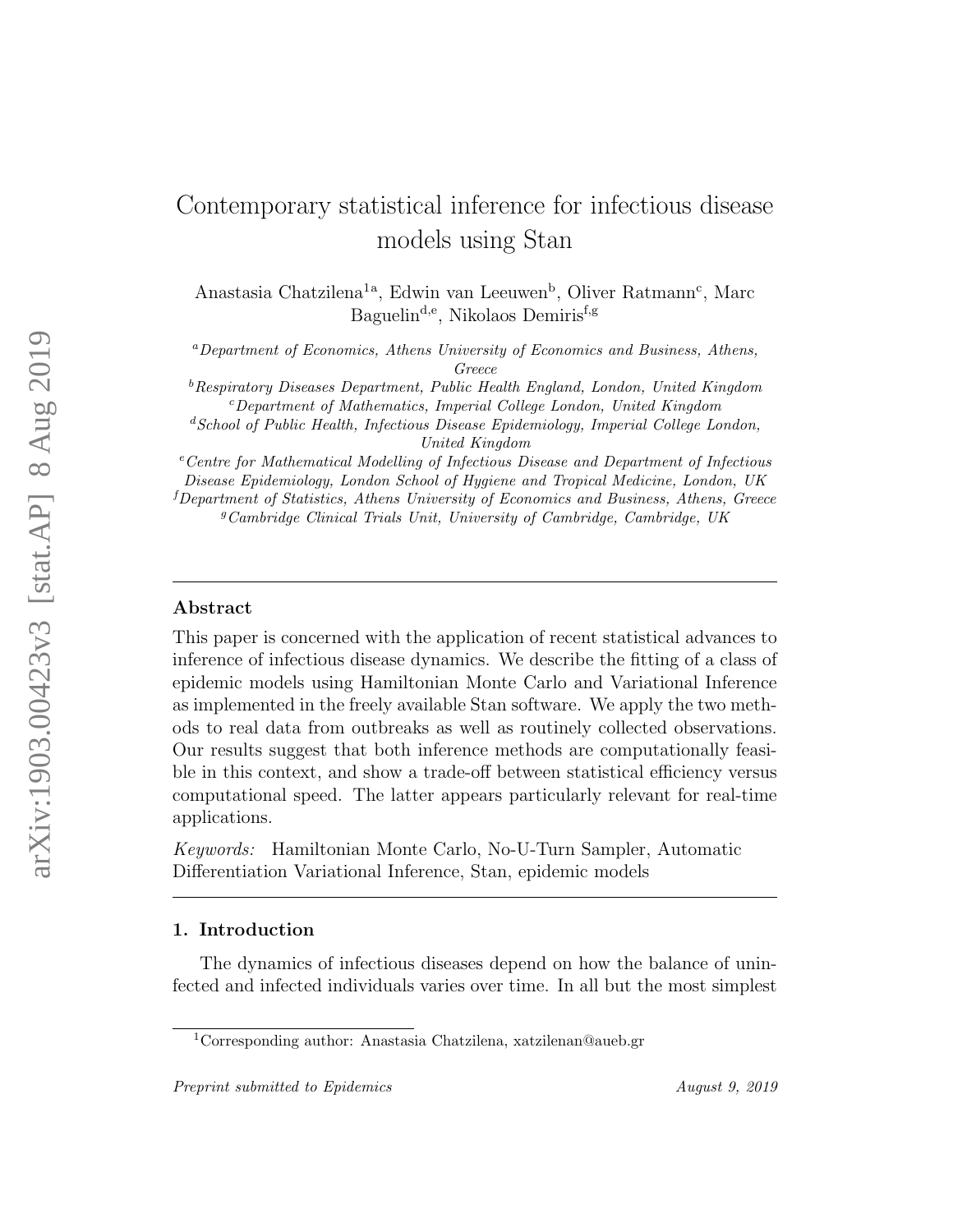cases mathematical modelling is an indispensable tool for understanding the resulting epidemic spread. However, fitting epidemic models is not straightforward, typically because the actual numbers of uninfected (susceptible) and infected individuals remain unobserved, which we refer to as being latent from a statistical perspective. In this context, Bayesian approaches to modelling and inference of infectious disease dynamics have the advantage that latent parameters and their uncertainties can be seamlessly accounted for. However exploiting this principal advantage is often made difficult by substantial challenges in developing computational tools that work efficiently in a broad range of infectious disease applications. The BUGS software [\(Lunn](#page-37-0) [et al., 2000\)](#page-37-0) is one example of such computational tools, automating numerical inference and providing an easy-to-use interface for building and sharing Bayesian statistical models. Other, more recently developed examples of such general purpose tools for computational fitting of Bayesian models are JAGS [\(Plummer, 2017\)](#page-37-1), Nimble [\(de Valpine et al., 2017\)](#page-35-0), AD Model Builder [\(Fournier et al., 2012\)](#page-35-1), Template Model Builder [\(Kristensen et al., 2015\)](#page-36-0) and PyMC [\(Patil et al., 2010\)](#page-37-2). Yet, many recent Bayesian modelling approaches in infectious disease epidemiology rely on highly customised Markov Chain Monte Carlo (MCMC) and adaptive MCMC methods for learning the model parameters from data [\(Baguelin et al., 2013;](#page-34-0) [ONeill and Roberts, 1999\)](#page-37-3). This state of play is a major hindrance for developing, sharing and fitting mathematical models to characterize the spread of infectious diseases.

As model complexity increases, the performance of classical MCMC algorithms deteriorates due to their potentially inefficient exploration of the target distribution. The latest developments in statistics and machine learning suggest that Hamiltonian Monte Carlo (HMC) methods [\(Betancourt,](#page-34-1) [2017;](#page-34-1) [Neal, 2012\)](#page-37-4) and Variational Bayes (VB) [\(Blei et al., 2017;](#page-34-2) [Kucukelbir](#page-36-1) [et al., 2017\)](#page-36-1) may offer increased statistical and/or computational efficiency compared to MCMC. The relatively new software package Stan [\(Carpen](#page-35-2)[ter et al., 2017;](#page-35-2) [Stan Development Team, 2018\)](#page-38-0) provides a generic interface to implementing both HMC and VB, freeing end-users from the challenge of implementing their own computational HMC and VB routines. In addition, it appears that Stan is the first such software offering built-in solvers for systems of ordinary differential equations (ODEs). This makes Stan a particularly attractive candidate tool for fitting deterministic and stochastic infectious disease models based on ordinary differential equations.

The main purpose of this paper is to explore how Stan could be used to fit mathematical models to infectious disease count data. In the Methods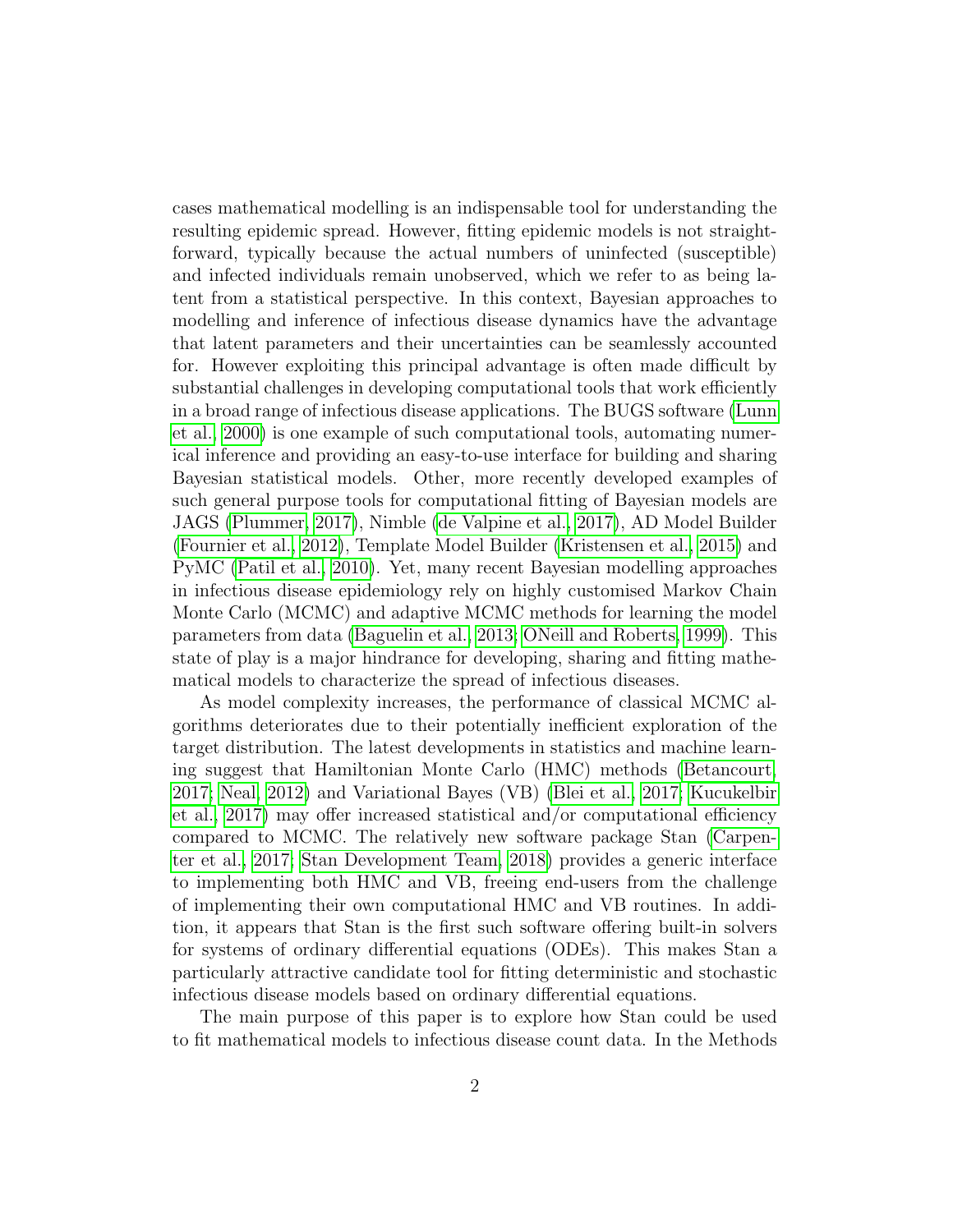section, we provide a brief description of the most important features of Stan's implementation of HMC and VB so the reader can get familiar with the tools that Stan is based on. We then investigate three different examples and report our findings in the Results section. First, we consider a hierarchical model to infer age-specific gonorrhoea diagnosis rates while adjusting for spatial heterogeneity of Public Health regions in England. Next we consider dynamic models based upon systems of ODEs that describe transmission dynamics of a single or multiple influenza strains. Using single strain models we examine an outbreak of influenza at a British boarding school and we fit a multistrain model to UK influenza data from the 2017/18 season where even though the main strain curculating was a B strain, there was evidence of the H3 strain as well. The examples are presented using the R interface to Stan (rstan) and the rethinking R package [\(McElreath, 2012\)](#page-37-5). The code is made freely available at [https://github.com/anastasiachtz/COMMAND\\_](https://github.com/anastasiachtz/COMMAND_stan.git) [stan.git](https://github.com/anastasiachtz/COMMAND_stan.git).

# 2. Material and methods

#### Statistical inference using Stan

Stan is an open-source general purpose inference software for a large range of Bayesian models, including regression, hierarchical models and state-space models. The software implements several numerical techniques for sampling from posterior distributions, most notably gradient-based sampling techniques, but also a method to approximate posterior distributions with variational inference, and penalized maximum likelihood estimation via numerical optimization. Gradient-based sampling is implemented through the No-Uturn Sampler(NUTS) [\(Hoffman and Gelman, 2014\)](#page-36-2), in combination with automatic differentiation to numerically approximate the gradients [\(Griewank](#page-36-3) [and Walther, 2008;](#page-36-3) [Griewank et al., 1989\)](#page-36-4). Variational inference aims to find an approximating probability distribution which is close to the posterior distribution of interest, and easy to sample from. It is implemented through stochastic optimization of a non-symmetric measure of the difference between the two distributions. Moreover, Stan provides a built-in mechanism for specifying and solving systems of ODEs, making it suitable for inference of SIR-type models.

Stan's probabilistic programming language is written in  $C_{++}$ , with interfaces for R, Python, MATLAB, Julia, Stata, Mathematica, Scala and the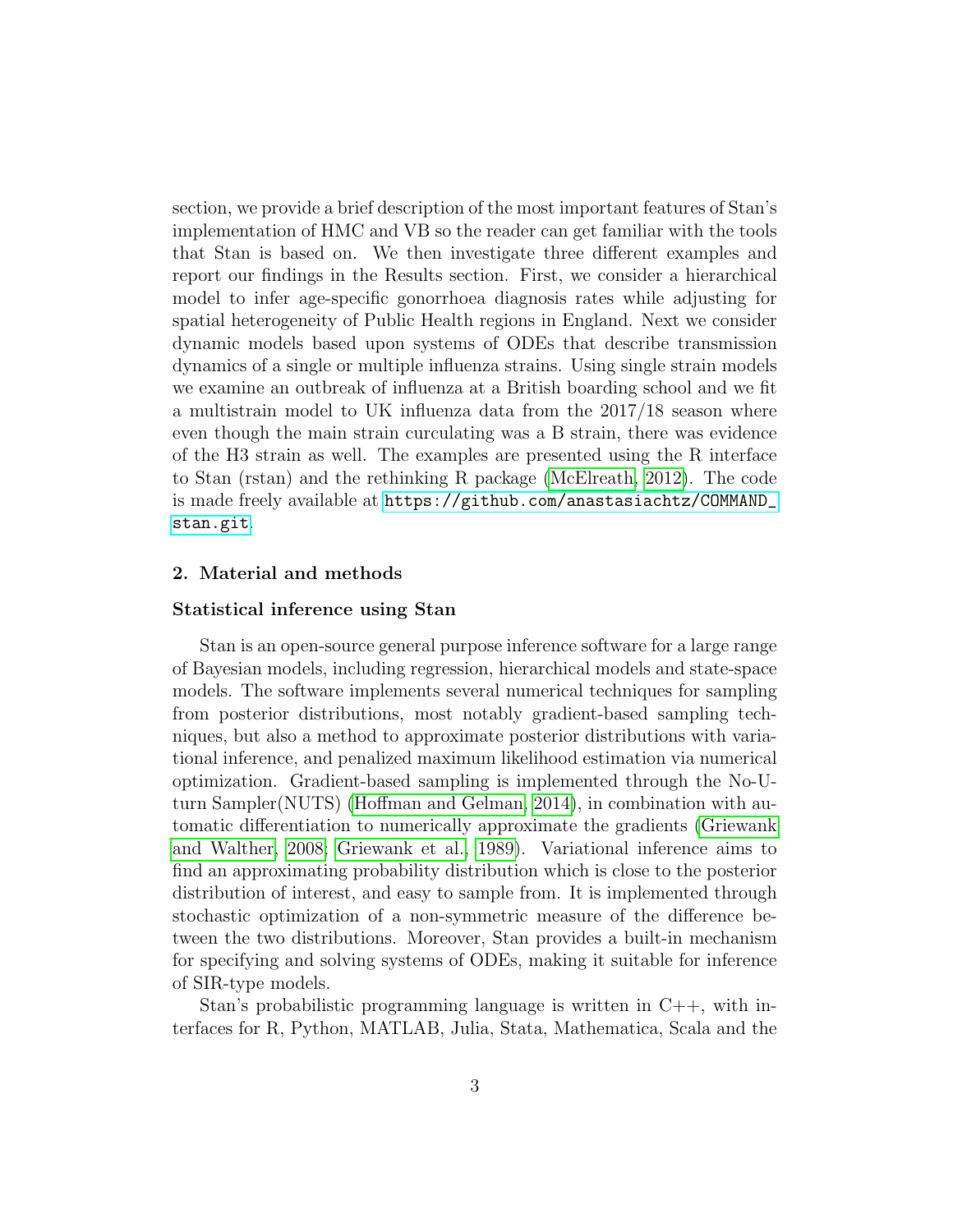command line. Users write Bayesian models in a computing language similar to standard statistical notation, much like the popular BUGS language. Detailed documentation is available, including User's Guide, Language Reference Manual and Functions Manual [\(Stan Development Team, 2018\)](#page-38-0), as well as a separate guide for each of the Stan interfaces, all addressed to users of all experience levels. The User's Guide introduces readers incrementally to advanced modelling and programming techniques through a broad range of statistical models, and acts as a road map not only for learning Stan, but also modern Bayesian modelling in general. The Stan Language Reference Manual provides detailed analyses of the inference algorithms and clarifications on the Stan syntax. The Stan Functions Manual documents all integrated functions.

Briefly, a difference between Stan and other automated platforms such as BUGS and JAGS, is that variable types and indices must be declared similarly as in the C++ programming language. Variables are declared by their type, in blocks according to their use, and constraints upon them need to be defined carefully. As seen in the example code in [Appendix B,](#page-26-0) the first blocks of Stan's model statement consist of data, transformed data, parameters, transformed parameters and generated quantities. Within the model block, sampling notation is very similar to BUGS. User-defined probability functions can also be employed. The Stan code is written to a humanreadable Stan model file, should have the extension .stan, and is portable across interfaces (e.g. R, Python, etc.) and operating systems (e.g. UNIX, Windows, Mac OS). According to the interface used, users need to call different functions for the different inference methods offered. All these functions include an argument which defines the location and name of the Stan model file.

In the presence of missing data, inference is challenging in epidemic models. In Stan, missing continuous data can be treated as additional parameters, and thus are straightforward to handle. Users need to extend the Stan model file to identify which values are missing, and declare model parameters for each missing datum. However, with Stan, missing discrete data cannot be handled in the same manner due to the nature of the underlying inference algorithms. There is one notable workaround. When missing discrete data have a lower and upper bound, then it is possible to loop over all possible instances of missing values, sum the density value of the corresponding posterior distribution, and thus marginalize out the missing discrete data. The same process may, in principle, be applied to discrete bounded latent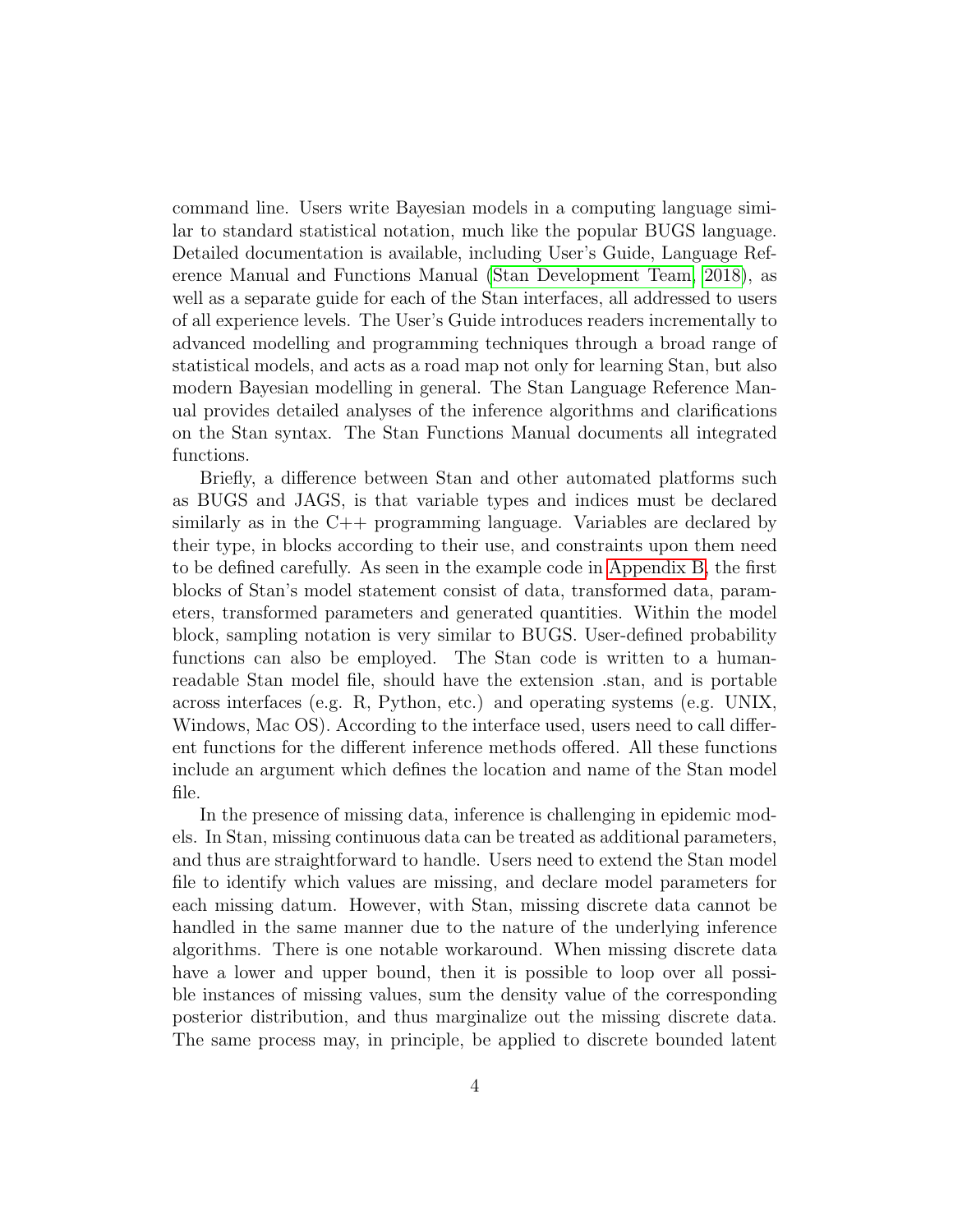parameters.

The two main inference algorithms implemented in Stan are NUTS, the Hamiltonian Monte Carlo No U-Turn sampler, and Automatic Differentiation Variational Inference (ADVI) [\(Kucukelbir et al., 2015\)](#page-36-5). By changing just a few lines of code, it is possible to employ either of the algorithms, and also to build more complex mathematical models. In the following section we highlight the basic idea behind HMC-NUTS and ADVI as they are implemented in Stan. A more detailed mathematical description of the algorithms is included in [Appendix A.](#page-22-0)

## 2.1. Hamiltonian Monte Carlo

Statistical inference of epidemic models commonly rests on MCMC algorithms. These algorithms provide samples from the posterior probability distribution of model parameters by generating a Markov chain that has the target distribution, i.e. the posterior distribution of the model parameters, as its stationary distribution. The idea behind most MCMC techniques such as the Metropolis-Hasting algorithm [\(Hastings, 1970;](#page-36-6) [Metropolis et al., 1953\)](#page-37-6) and Gibbs sampling [\(Geman and Geman, 1984\)](#page-36-7) is to explore the parameter space by proposing a new sample based on the current sample and then accepting or rejecting it according to a certain probability. A frequent challenge is that the algorithm does not propose samples in regions of the parameter space that are distant from the current state. This may result in slow convergence to the stationary distribution when the parameter space with high posterior support is far from the initial values. It may also result in slow exploration of the parameter space with high posterior support when the target distribution has multiple distinct modes or an irregular shape [\(Hoff](#page-36-2)[man and Gelman, 2014;](#page-36-2) [Neal, 1993\)](#page-37-7). Thus, MCMC algorithms which take samples from a target distribution by making a random proposal and then accepting or rejecting it, may require very long run times, even though they are theoretically guaranteed to explore all the regions of the parameter space eventually.

In contrast to the Metropolis-Hastings and Gibbs sampling algorithms, HMC algorithms propose new samples adaptively, based on the gradients of the target distribution at the current state [\(Neal, 2012\)](#page-37-4). The theoretical foundation of HMC is based on concepts in differential geometry. Here we sketch only the basic steps of HMC, see [Betancourt et al. \(2017\)](#page-34-3) for a detailed exposition. First, the state space is augmented, adding to the parameters of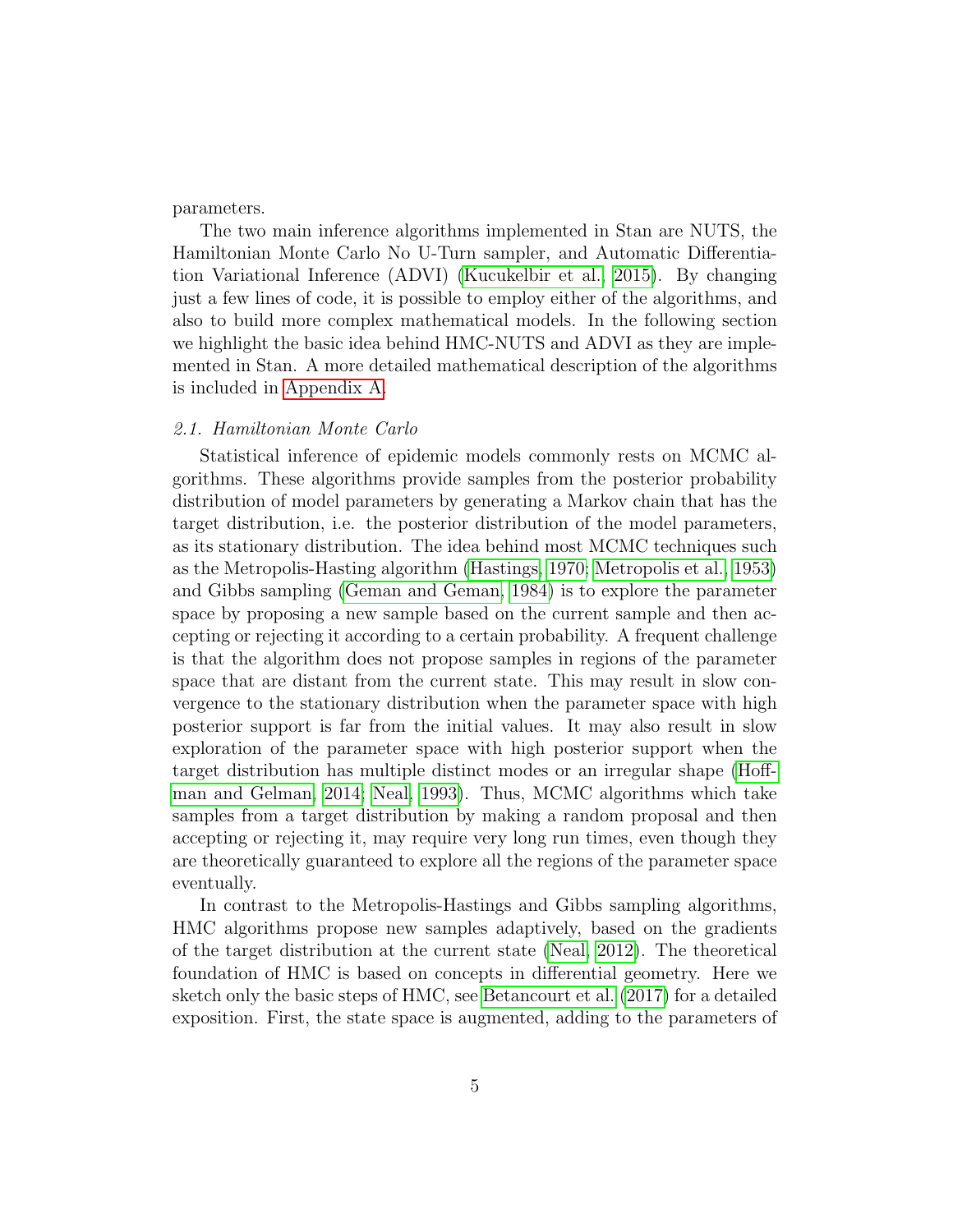interest auxiliary "momentum" parameters. Second, the Hamiltonian function, which is simply the negative log distribution of all the parameters, is formulated. The Hamiltonian function is associated with a physical interpretation, the total energy of a dynamic physical system in terms of object location and its momentum in time. The object's location relates to the potential energy and the momentum relates to the kinetic energy. Their sum, which is the total energy, defines the Hamiltonian. Third, the momentum parameters are sampled, typically from some Gaussian distributions, given the current values of the parameters of interest. Fourth, the proposal distribution of the parameters of interest is constructed conditional on the gradients of the Hamiltonian at the current value and thus takes into account the local geometry of the distribution.

Most HMC implementations, including that in Stan, are based on the leapfrog method to construct the proposal density. The method alternates between half-step updates of the momentum parameters and full steps of the parameters of interest [\(Beskos et al., 2013\)](#page-34-4). The gradients of the posterior distribution are typically not known analytically, and so they are numeri-cally approximated. Stan uses automatic differentiation<sup>[2](#page-5-0)</sup> for this sub-task [\(Carpenter et al., 2015;](#page-35-3) [Griewank and Walther, 2008\)](#page-36-3). An accept-reject step ensures that the resulting samples are asymptotically from the target distribution.

The standard HMC algorithm has a number of tuning variables, that complicate automated numerical inference [\(Betancourt, 2016;](#page-34-5) [Betancourt et al.,](#page-34-6) [2014\)](#page-34-6). These include the number of leapfrog steps i.e. the number of updates performed before acceptation or rejection, the length of each update (following the gradient), and the covariance matrix of the probability distribution of the momentum parameters. In Stan, an adaptive version of the leapfrog algorithm is implemented in order to reduce the number of tuning variables. The covariance matrix of the momentum parameters is estimated during warm-up, as is the step size, aiming at a specific target acceptance rate [\(Stan Development Team, 2018\)](#page-38-0). The optimal number of updates is determined dynamically. The idea is to use a sufficient number of update steps to explore the parameter space in an efficient manner. This is achieved

<span id="page-5-0"></span><sup>2</sup>Automatic differentiation, instead of computing the expressions of the derivatives, decomposes the complex expressions into primitive ones and computes the derivatives through accumulation of values during code execution, resulting in numerical derivatives.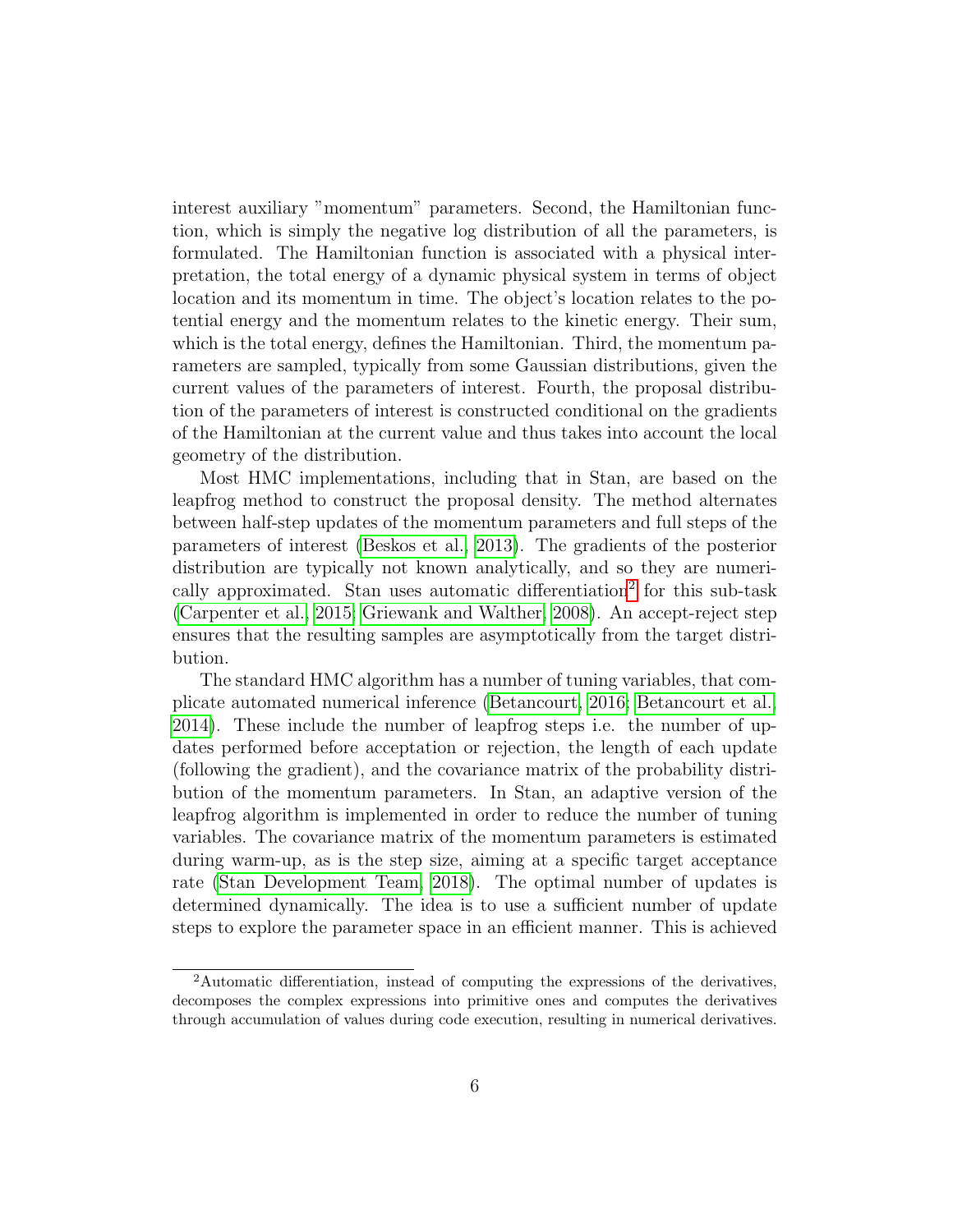by either avoiding a U-turn to previously explored trajectories or stopping at a predetermined maximal number of increasing the leapfrog steps. Stan's NUTS algorithm uses multinomial sampling from each trajectory to select a sample [\(Betancourt, 2017;](#page-34-1) [Hoffman and Gelman, 2014;](#page-36-2) [Stan Development](#page-38-0) [Team, 2018\)](#page-38-0). If the leapfrog integrator fails in the sense that the value of the Hamiltonian is far from its initial value, then the designed trajectory is identified as divergent and rejected.

HMC requires more computational effort at every step compared to standard MCMC techniques, primarily because of the gradient calculations. However, this feature enables HMC algorithms to explore target distributions of highly correlated parameters more effectively than standard MCMC. This implies that much fewer iterations are typically needed to estimate model parameters and their uncertainty intervals, and therefore that the overall computational runtime of HMC algorithms can be substantially less compared to standard MCMC techniques. In particular, [Monnahan et al. \(2017\)](#page-37-8) demonstrate that over a range of examples, Stan-based HMC typically returns a higher effective sample size per computational unit compared to MCMC as implemented in JAGS.

#### 2.2. Variational Inference

There are real-life applications in statistics where we cannot easily use the MCMC approach due to time constraints, as is the case e.g. for real-time inferences when managing outbreaks of emerging pathogens. In these cases, we may be willing to partially sacrifice accuracy for computational speed. Variational inference is a method which originates from machine learning and tends to be faster than MCMC [\(Jordan et al., 1999;](#page-36-8) [Wainwright et al.,](#page-38-1) [2008\)](#page-38-1).

At its core, variational inference relies on translating the problem of directly estimating posterior distributions into an optimization problem that aims to find an easy-to-compute density that is close to the posterior. More formally, variational inference considers a family of approximating distributions to the posterior distribution. Each member of this family is a candidate approximating density to the posterior density. The goal is to find the closest candidate in terms of the Kullback-Leibler (KL) divergence to the exact density [\(Blei et al., 2017\)](#page-34-2). The KL divergence is essentially a measure of the information lost when the candidate density is used to approximate the exact posterior [\(Kullback, 1997\)](#page-37-9). It is expressed as the expectation, with respect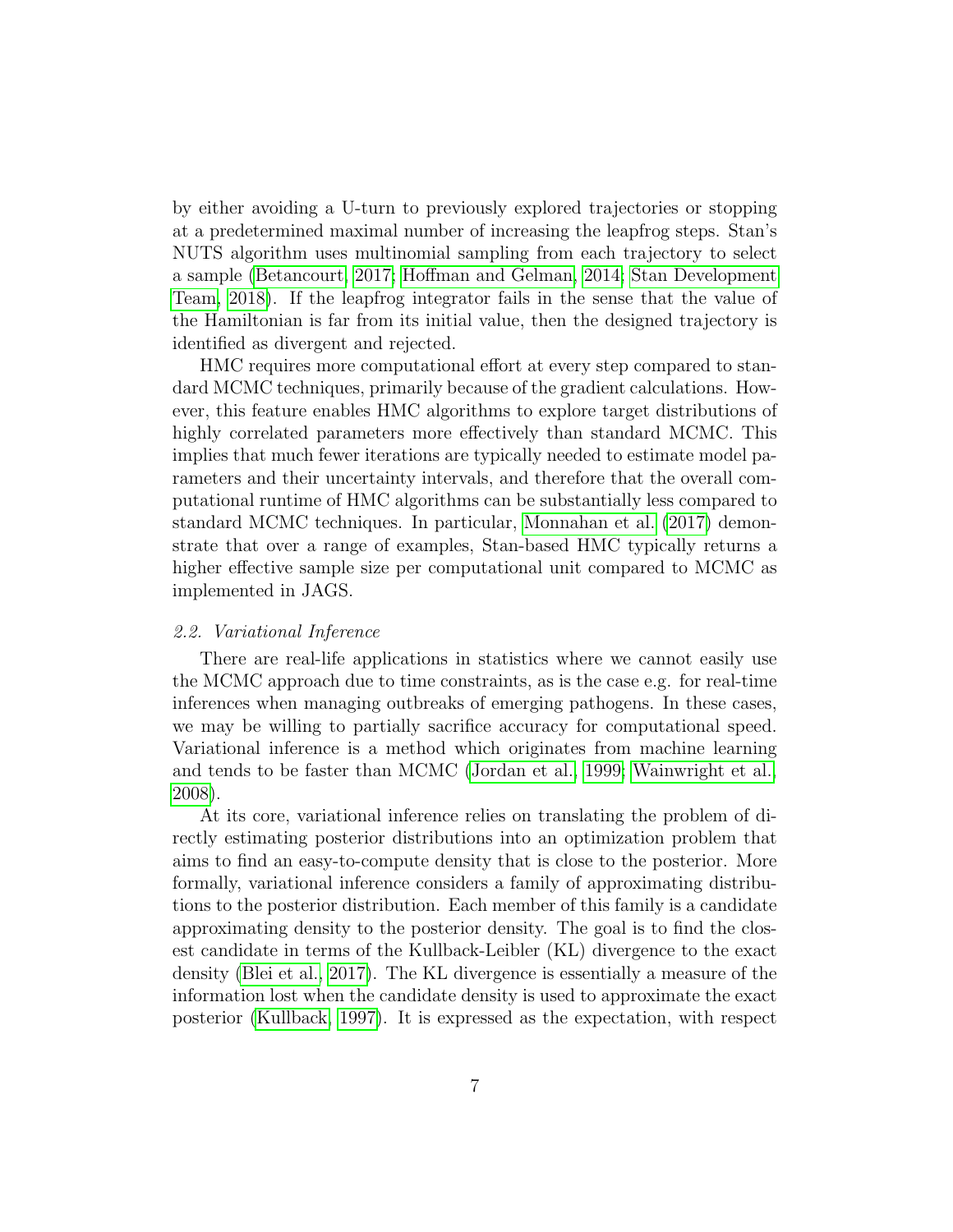to the approximation, of the difference between the log approximating distribution and the log posterior distribution given the data. In other words the KL divergence is a non-symmetric measure of the difference between the two probability distributions. Since the KL divergence involves the posterior, it is not computable. Consequently, variational inference maximizes a proxy to the KL divergence, the Evidence Lower Bound (ELBO), which is equivalent to the KL divergence up to a constant (see [Appendix A\)](#page-22-0)

In Stan, the automatic differentiation variational inference (ADVI) method is implemented. The fact that we need to optimize the KL divergence implies a constraint that the support of the chosen approximation lies within the support of the posterior [\(Kucukelbir et al., 2015\)](#page-36-5). However finding such a family of approximating densities is very difficult. To overcome this challenge, ADVI transforms the support of the parameters of interest to the real coordinate space, ensuring that the aforementioned constraint is always valid. Then, all parameters are defined on the same space so that we can choose the variational approximation independent of the model. To this end, Stan provides a library of transformations. Considering then a Gaussian variational approximation on the transformed space, ADVI tries to maximize the ELBO. Note that the variational approximation in the original parameter space is non-Gaussian and its shape is directly determined by the form of the transformation used.

Stan offers two options for the Gaussian approximation used. The first is mean-field ADVI, which simply assumes that the unknown parameters are independent. Mean-field variational Bayes is widely used since it is fast, however there is no theoretical guarantee for accurate results [\(Wang and Blei,](#page-38-2) [2018\)](#page-38-2). An additional concern is that the marginal variances of the parameters are often under-estimated [\(Bishop, 2006;](#page-34-7) [Turner and Sahani, 2011\)](#page-38-3). The second option is full-rank ADVI. This approach dispenses with the independence assumption that underlies mean-field variational Bayes, and is therefore theoretically superior in capturing posterior correlations [\(Wang](#page-38-2) [and Blei, 2018\)](#page-38-2). However full-rank ADVI can be challenging to implement in practice.

In contrast to standard variational inference algorithms that maximize ELBO using coordinate ascent, ADVI uses a gradient-based algorithm to perform the maximization. In particular, ADVI is based on a stochastic gradient ascent algorithm where the gradients are computed using automatic differentiation [\(Kucukelbir et al., 2015\)](#page-36-5). Despite the fact that ADVI in Stan is a faster alternative to MCMC and is automated in the sense that the user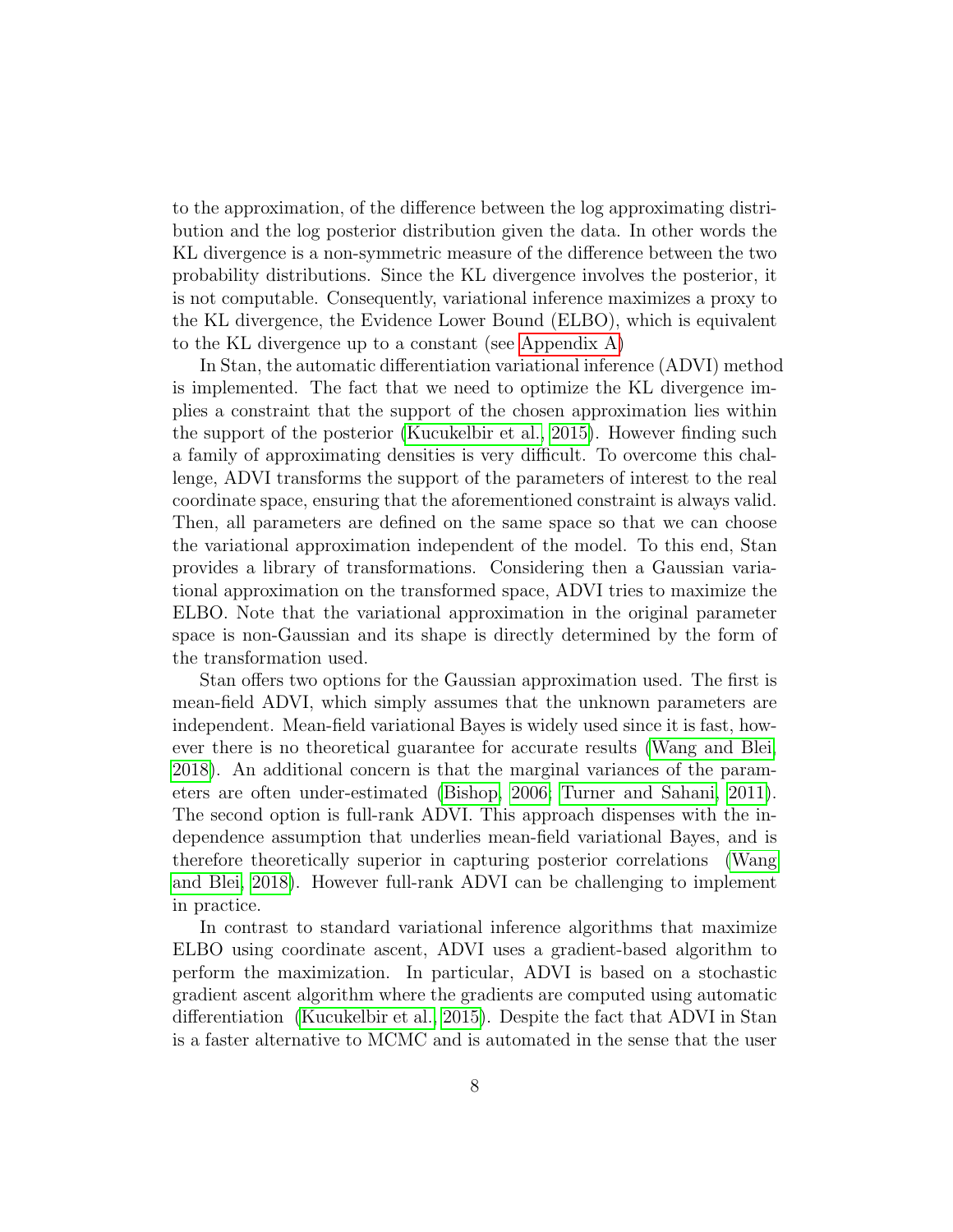needs to provide only the model and the data, it may fail for several reasons. As in every variational inference approach, initialization plays a crucial role and we can only test random initializations. Also, the fact that the posterior in the transformed space may not be well-approximated by a multivariate normal or that this specific iterative algorithm may not be able to find that optimal multivariate normal, may lead to poor performance.

#### Modelling

#### 2.3. Bayesian multi-level models

Heterogeneity is pervasive in epidemiology, including for example heterogeneous patient groups, heterogeneous treatment effects in different locations, or heterogeneous time effects. Statistically, Bayesian multi-level models are the basic modeling tool in these cases, and well suited to making inferences from structured data sets [\(Gelman and Hill, 2006\)](#page-35-4). Stan was originally designed as a general-purpose platform for Bayesian inference for multilevel models while trying to overcome difficulties arising from using BUGS or JAGS [\(Lunn et al., 2012;](#page-37-10) [Plummer et al., 2003;](#page-38-4) [Stan Development Team,](#page-38-0) [2018\)](#page-38-0), and so this will be our first example. We provide an example of estimating gonorrhea diagnosis rates in the context of heterogeneity across age groups, gender and Public Health regions in England.

Data on gonorrhoea case counts were obtained from Public Health England, [https://www.gov.uk/government/statistics/sexually-transmitt](https://www.gov.uk/government/statistics/sexually-transmitted-infections-stis-annual-data-tables)ed[infections-stis-annual-data-tables](https://www.gov.uk/government/statistics/sexually-transmitted-infections-stis-annual-data-tables). The data we use here range from 2012 to 2016 and are stratified by gender  $(m = 0 \text{ for female}, m = 1 \text{ for male}),$ age group ( $a = 0, \ldots, 6$  for the age categories years  $13 - 14$ ,  $15 - 19$ ,  $20 - 24$ ,  $25 - 34$ ,  $35 - 44$ ,  $45 - 64$  and  $65+$ ), and PHE region  $(r = 1, \ldots, 9)$  for East Midlands, East of England, London, North East, North West, South East, South West, West Midlands, Yorkshire & the Humber). Population denominators for each group are available from the same source, and denoted by Pram.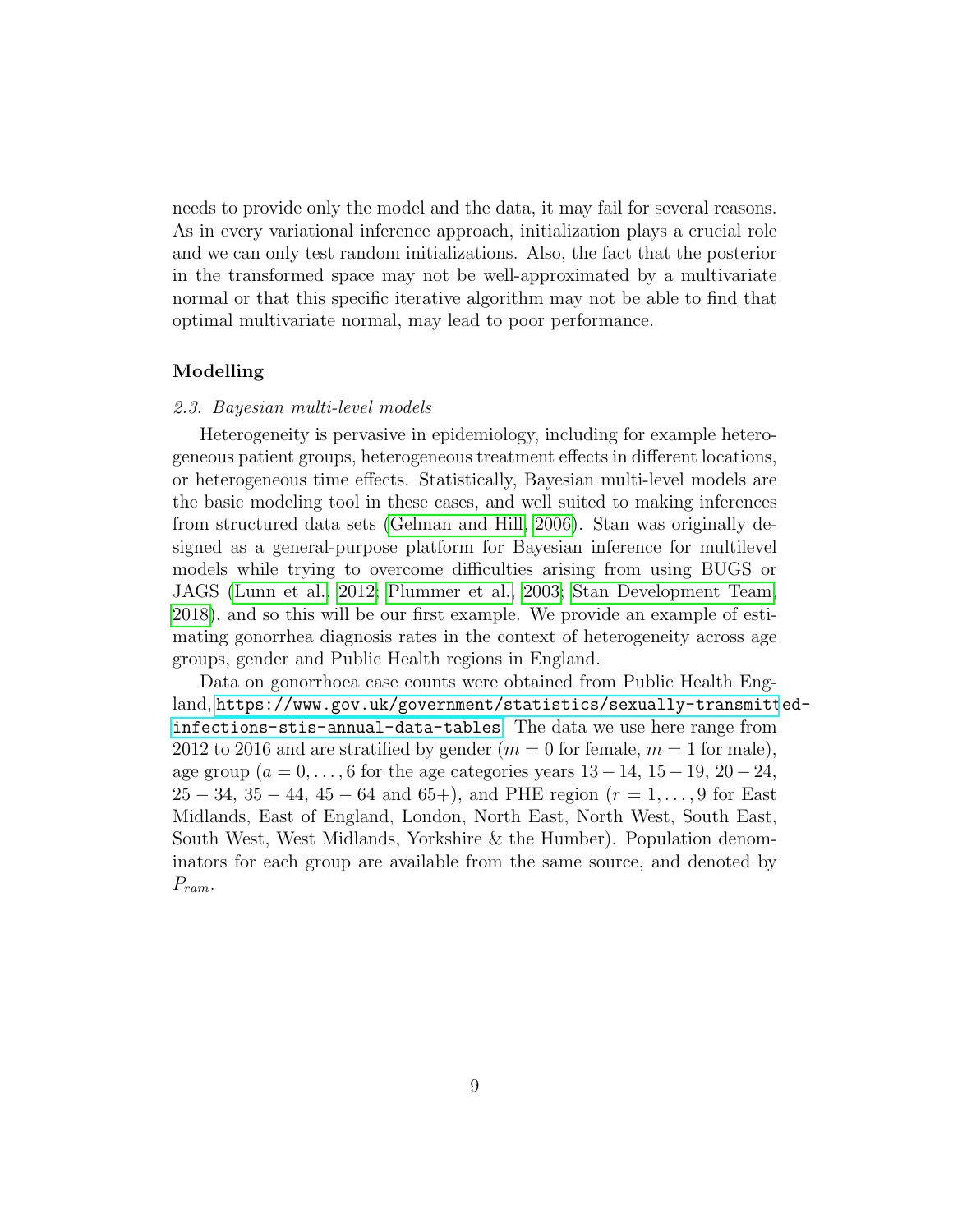<span id="page-9-0"></span>

Figure 1: Gonorrhoea case counts in England. The total number of reported cases between 2012 and 2016 are shown by age (x-axis), gender (rows) and three of the Public Health England regions (columns), namely East of England, London and South East. For visualisation purposes, different limits on the y-axis were chosen for men and women. There were substantially more reported cases among men.

Figure [1](#page-9-0) illustrates the substantial variation in the number of diagnoses by age, gender, and location. Specifically, we note that diagnoses peak at younger ages among women when compared to men, which can be modelled through separate age-specific random effects. Further, we notice that diagnoses among males from London are substantially higher and since the sample size in London is large, this is unlikely due to error. So, if this is not accounted for, the overall estimates will be biased upwards, suggesting to add an independent effect for London men to the model. A typical approach for estimating region-, age- and gender-adjusted standardised diagnosis rates is via Poisson multi-level models, for example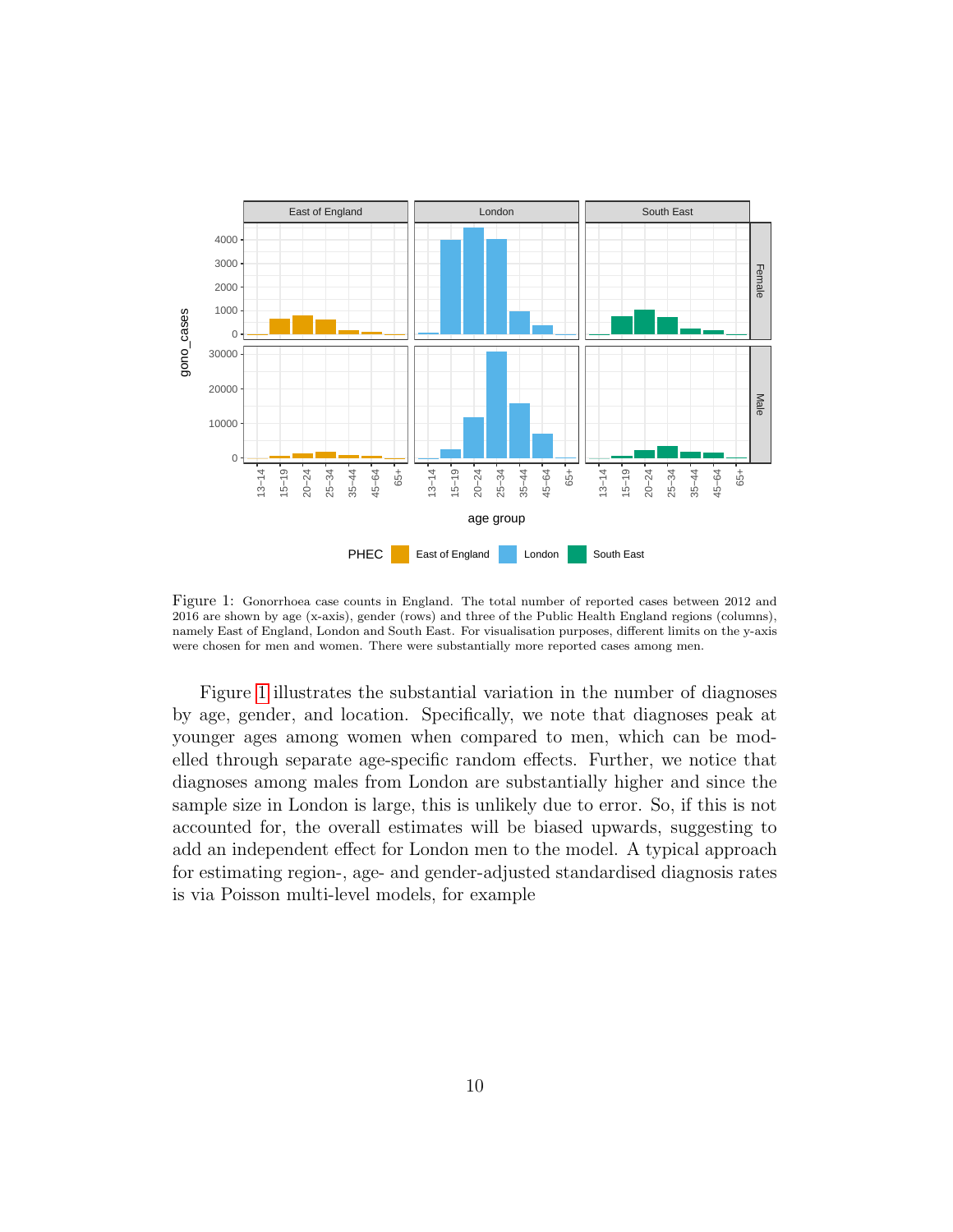<span id="page-10-0"></span>
$$
Y_{ram} \sim \text{Poisson} (\kappa_{ram})
$$
  
\n
$$
log(\kappa_{ram}) = \alpha + \alpha_r + log(\mathbf{P}_{ram}) +
$$
  
\n
$$
\xi_a \mathbf{M}_{ram} + \nu_a (1 - \mathbf{M}_{ram}) +
$$
  
\n
$$
\beta_M \mathbf{M}_{ram} + \beta_{ML} \mathbf{M}_{ram} \mathbf{L}_{ram}
$$
  
\n
$$
\alpha \sim \mathcal{N}(0, 100)
$$
  
\n
$$
\beta_{ML} \sim \mathcal{N}(0, 10)
$$
  
\n
$$
\beta_{ML} \sim \mathcal{N}(0, 0)
$$
  
\n
$$
\xi_a \sim \mathcal{N}(0, \sigma_\xi^2)
$$
  
\n
$$
\xi_a \sim \mathcal{N}(0, \sigma_\nu^2)
$$
  
\n
$$
\sigma_\alpha^2 \sim \text{Exp}(1)
$$
  
\n
$$
\sigma_\xi^2 \sim \text{Exp}(1)
$$
  
\n
$$
\sigma_\nu^2 \sim \text{Exp}(1).
$$
  
\n(1)

In the above,  $Y_{ram}$  are the number of gonorrhoea cases per strata,  $M_{ram}$ a gender indicator variable (0 for female, 1 for male) and  $L_{ram}$  a location indicator variable (0 for outside London, 1 for London). The model includes a baseline term  $(\alpha)$ , a fixed gender effect  $(\beta_M)$ , a fixed interaction effect between gender and location  $(\beta_{ML})$ , region-specific random effects  $(\alpha_r)$ , age-specific random effects among men  $(\xi_a)$ , and age-specific random effects among women  $(\nu_a)$ . In total, there are 29 parameters to estimate.

# 2.4. Deterministic ODE-based models

The dynamics of disease spread are frequently formulated in terms of ODE-based models, in whom the study population is divided into compartments representing a specific stage of the epidemic or a demographic status, such as susceptible, infected, and recovered individuals [\(Anderson and May,](#page-34-8) [1992;](#page-34-8) [Kermack and McKendrick, 1927\)](#page-36-9). The disease dynamics are captured in a system of non-linear ODEs, such as the susceptible-infectious-recovered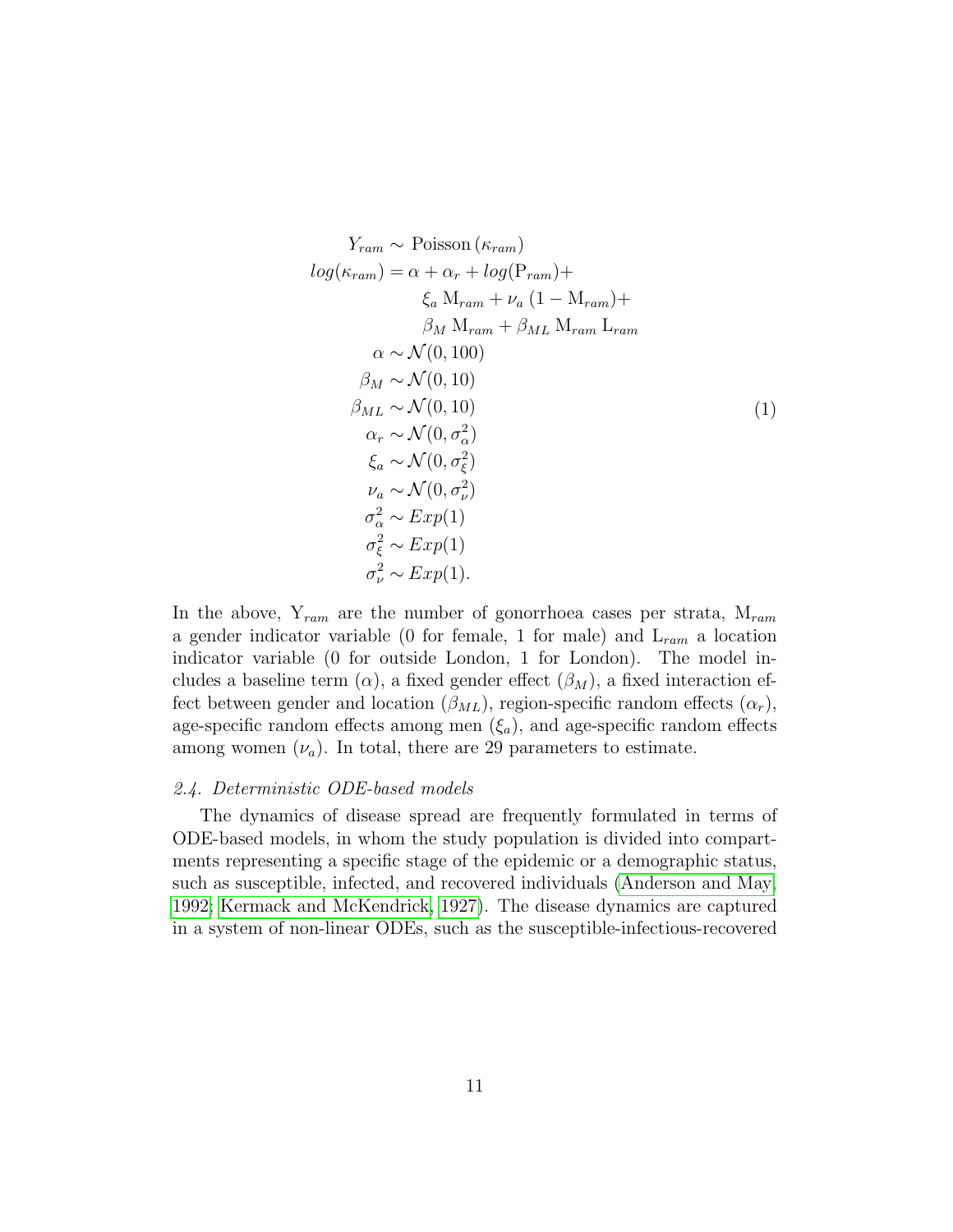(SIR) model:

$$
\frac{dS}{dt} = -\beta \frac{I(t)}{N} S(t)
$$
  
\n
$$
\frac{dI}{dt} = \beta \frac{I(t)}{N} S(t) - \gamma I(t)
$$
  
\n
$$
\frac{dR}{dt} = \gamma I(t)
$$
\n(2)

where  $S(t)$  represents the number of susceptible,  $I(t)$  the number of infected and  $R(t)$  the number of recovered individuals at time t. The total population size is denoted by N (with  $N = S(t)+I(t)+R(t)$ ),  $\beta$  denotes the transmission rate and  $\gamma$  denotes the recovery rate. In an outbreak scenario, typical initial conditions are  $I(0) = 1, S(0) = N - 1$  and  $R(0) = 0$ .

We usually want to obtain estimates of  $\beta$  and  $\gamma$ , the basic reproduction number  $R_0$  which is defined as  $\beta/\gamma$  for the SIR model, and the initial number of susceptible individuals. The data typically consists of the number of new infections within a certain time interval, such as days or weeks. Inference is then complicated by the fact that the model states  $S, I, R$  are typically latent variables, and by the non-linear nature of the disease dynamics.

Stan has two built-in ODE solvers, which enable inference of a variety of ODE-based models. The first solver is for non-stiff dynamic systems, i.e. systems whose components evolve at similar rates, is based on the fourth and fifth order Runge-Kutta method, and fast. The second solver is for stiff systems, i.e. systems consisting of components that evolve at different time scales, is slower, and more robust [\(Stan Development Team, 2018\)](#page-38-0).

In what follows, we provide a setting where the ODE solver role is highlighted in the context of a deterministic SIR model. We examine an outbreak of influenza A (H1N1) at a British boarding school in 1978 . The data consist of daily counts  $Y_t$  of the number of infected students, over a time interval of 14 days. To link the data to the SIR dynamics, we can specify the following Poisson observation model:

<span id="page-11-0"></span>
$$
Y_t \sim \text{Poisson} \left( \lambda_t \right) \tag{3}
$$

<span id="page-11-1"></span>
$$
\lambda_t = \int_0^t \left( \beta \frac{I(s)}{N} S(s) - \gamma I(s) \right) ds \tag{4}
$$

We aim to estimate  $\beta$ ,  $\gamma$ , the initial proportion of susceptible individuals  $s(0)$ , and implicitly the initial proportion of infected individuals  $i(0)$  (assuming that the initial proportion of removed individuals is 0 then  $i(0) = 1-s(0)$ .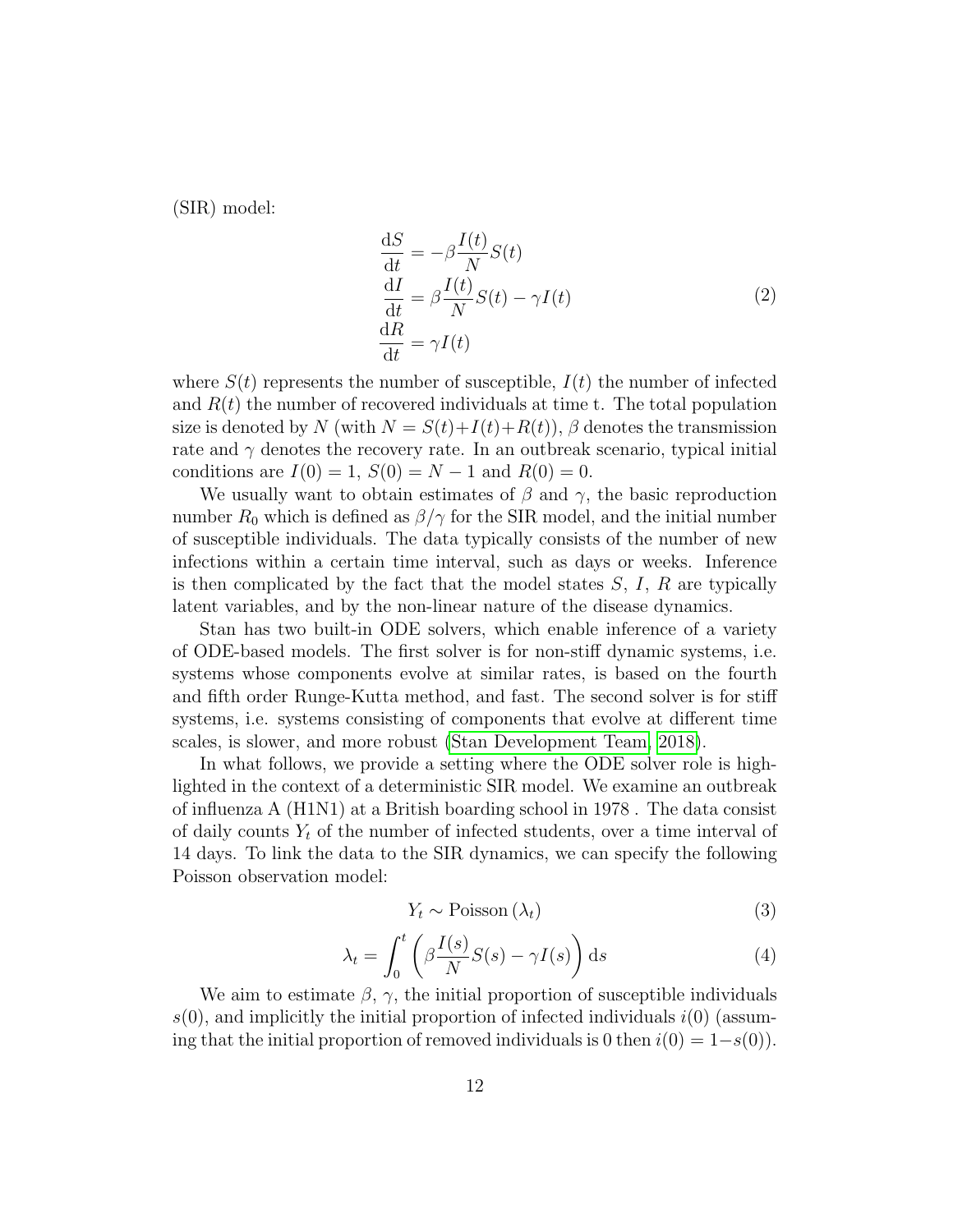To do so, we specify the following priors

$$
\beta \sim \text{Lognormal}(0, 1) \n\gamma \sim \Gamma(0.004, 0.002) \ns(0) \sim Beta(0.5, 0.5).
$$
\n(5)

# 2.5. Stochastic ODE-based models

Even though the deterministic approach gives us an insight into the dynamics of the disease, considering demographic stochasticity may allow for a more accurate estimation of the parameters related to the spread of the disease, as the stochastic component can absorb the noise generated by a possible mis-specification of the model [\(Andersson and Britton, 2000;](#page-34-9) [Male](#page-37-11)[sios et al., 2017\)](#page-37-11). A natural way to do so in the above Poisson model is via employing the continuous-time analog of the auto-regressive (1) model, the Ornstein-Uhlenbeck (OU) process [\(Karatzas and Shreve, 1998\)](#page-36-10) as follows:

$$
Y_t \sim \text{Poisson} \left( \lambda_t \right) \tag{6}
$$

$$
\lambda_t = \exp(\kappa_t) \tag{7}
$$

$$
d\kappa_s = \phi(\mu_t - \kappa_s)dt + \sigma dB_s \tag{8}
$$

where  $B_s$  denotes standard Brownian motion,  $\sigma$  is the instantaneous diffusion term,  $\phi$  is the speed of reversion of  $\kappa_t$  and  $\mu_t$  is a piecewise constant function which corresponds to the logarithm of the solution of the deterministic model:

$$
\mu_t = \log \left( \int_0^t \left( \beta \frac{I(s)}{N} S(s) - \gamma I(s) \right) ds \right) \tag{9}
$$

The instantaneous  $\kappa_t$  is an OU process evolving around  $\mu_t$ . Its transition density from day t to day  $t + 1$  is available in closed form:

$$
\kappa_{t+1}|\kappa_t \sim \mathcal{N}\left(\mu_t + (\kappa_t - \mu_t)e^{-\phi}, \frac{\sigma^2}{2\phi}(1 - e^{-2\phi})\right). \tag{10}
$$

To complete the model specification, we considered a half-normal prior distribution for  $\phi$  with large variance,  $\phi \sim \text{HalfNormal}(0, 100)$  and an inversegamma prior density for  $\sigma^2$ ,  $\sigma^2 \sim \text{Inv-Gamma}(0.1, 0.1)$ .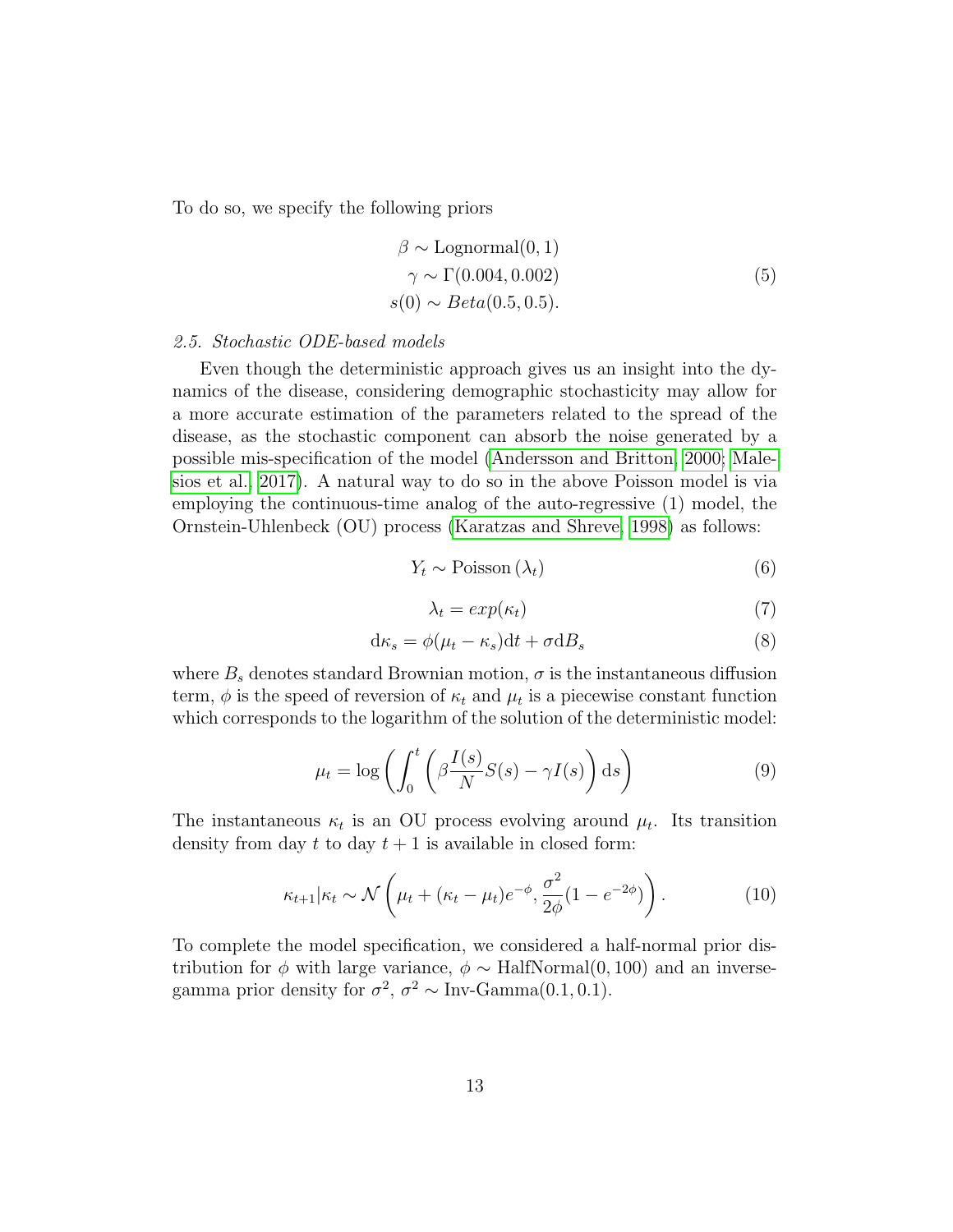#### 2.6. Multistrain models

Lastly we explore fitting ODE-based multistrain models with Stan. Specifically we focus on a multistrain SIR model in which each strain acts independently:

$$
\frac{dS_x}{dt} = -\beta_x \frac{I_x(t)}{N} S_x(t)
$$
\n
$$
\frac{dI_x}{dt} = \beta_x \frac{I_x(t)}{N} S_x(t) - \gamma I_x(t)
$$
\n
$$
\frac{dR_x}{dt} = \gamma I_x(t),
$$
\n(11)

where  $S_x(t)$  denotes the number of susceptibles to strain x at time t and similarly  $I_x(t)$  and  $R_x(t)$  denote the number of infected and recovered individuals to strain  $x$  at time  $t$ . The model consists of overlapping compartments, with total population size  $(N = S_x(t) + I_x(t) + R_x(t))$  for any strain x.  $\beta_x$  is the strain-specific transmission rate and  $\gamma$  is the recovery rate, modelled as identical for each strain.

The model is fitted to weekly influenza-like illness (ILI) case counts, and virological data. To fit the model to the data, we track the number of ILI cases due to strain x, denoted by  $\text{ILI}^{+,x}(t)$ , as well as the number of ILI cases that are not a result of infection with any of the influenza strains, denoted by ILI<sup>-</sup>(t). The total number of ILI cases is then: ILI(t) =  $\sum_x \text{ILI}^{+,x}(t)$  +  $\text{III}^-(t)$ .

The cumulative number of ILI cases over time is modelled as follows:

$$
\frac{\text{d}\text{ILI}^{+,x}}{\text{d}t} = \theta_x^+ \beta_x \frac{I_x(t)}{N} S_x(t) - \text{ILI}^{+,x}(t) \delta(t \mod 7)
$$
\n
$$
\frac{\text{d}\text{ILI}^-}{\text{d}t} = \theta^-(t)(N - \sum_x I_x(t)) - \text{ILI}^-(t)\delta(t \mod 7),\tag{12}
$$

where  $\theta_x^+$  denotes the probability of symptomatic ILI infection, and  $\theta^-$  the probability of developing ILI symptoms when not having flu.  $\delta(t \mod 7)$  is the Dirac delta function, which integrates to 1 when  $t \mod 7 = 0$ , i.e. at the start of every week, and is otherwise 0. These equations model cumulative ILI incidence over time, while being reduced to zero at the beginning of the week (due to the Dirac delta function). This is in line with the data, which counts the cumulative number per week (i.e. restarts counting at zero every week).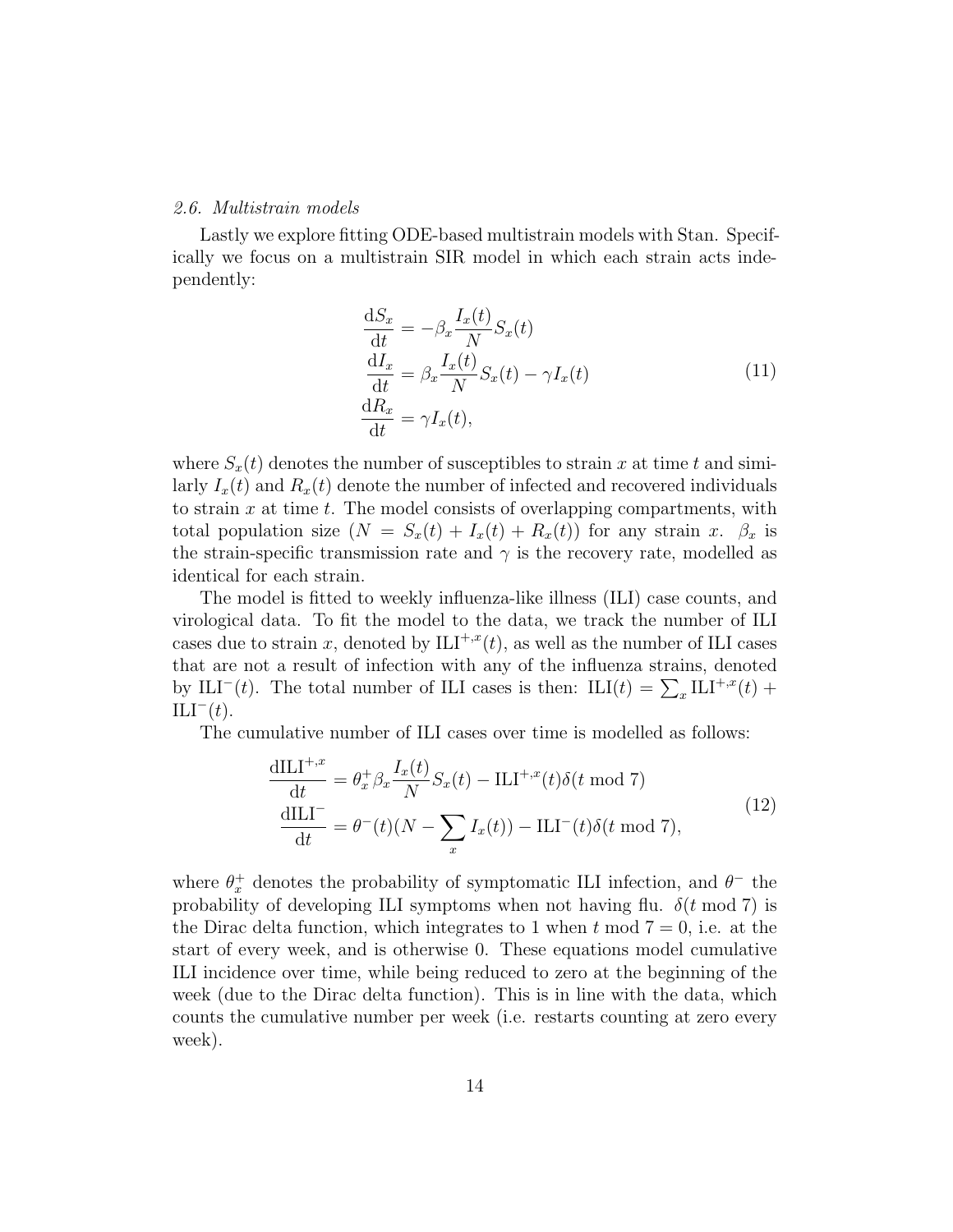It is well known that flu-negative ILI rates increase in winter [\(Fleming](#page-35-5) [and Elliot, 2008\)](#page-35-5). To account for this, we modelled  $\theta^-$  to change over time via

$$
\log \theta^{-}(t) = \hat{\theta} + \phi \left( e^{-\frac{(t-\mu_t)^2}{2\sigma^2}} - 1 \right),
$$

where  $\hat{\theta}$  is the maximum value of the (log) value of the flu negative ILI rate,  $\phi$  is the amplitude of the peak,  $\mu_t$  is the time of the peak and  $\sigma$  governs the width of the peak.

We have now everything in place to link the multi-strain model to the data through the variables  $ILI^{+,x}$  and  $ILI^-$ . First we assume that the number of ILI cases visiting a GP follows a binomial distribution  $\beta$  such that the likelihood  $\mathcal L$  of the model outcomes and parameters given the number of ILI diagnoses per week can be defined as follows:

$$
\mathcal{L}(\operatorname{ILLI}, \epsilon; y^{\operatorname{ILL}}, N, N_c) = \mathcal{B}(y^{\operatorname{LL}}; \operatorname{ILIN}_c/N, \epsilon),
$$

where  $y_i^{\text{ILI}}$  is the observed number of ILI cases in the monitored population  $N_c$ , N is the total population, ILI is the total predicted ILI cases in the population (see above) and  $\epsilon$  is the rate with which someone with ILI is diagnosed, i.e. this is a combination of the probability that a symptomatic (ILI) case consults the GP and the GP correctly diagnosing the patient. Note that the number of ILI cases in the population is scaled to the expected number of ILI cases in the monitored population using  $ILIN<sub>c</sub>/N$ .

The virological samples are assumed to follow a multinomial distribution:

$$
\mathcal{M}(y^{+,x_0},\ldots,y^-;\mathrm{ILI}^{+,x_0}/\mathrm{ILI},\ldots\mathrm{ILI}^-/\mathrm{ILI})
$$

where  $y^{+,H_1}, y^{+,H_3}, y^{+,B}$  represent the number of positive samples for each strain,  $y^-$  is the number of negative samples and  $ILI^{+,x_0}/ILI, \ldots, ILI^-/ILI$ are respectively the probability of finding positive samples with each strain  $x_0, \ldots$  and finding negative samples (flu negative ILI).

## 3. Results

## 3.1. Poisson multi-level model

We fit our full hierarchical model [\(1\)](#page-10-0) using Stan's NUTS algorithm. First of all, we tested for convergence to the target distribution, by inspecting the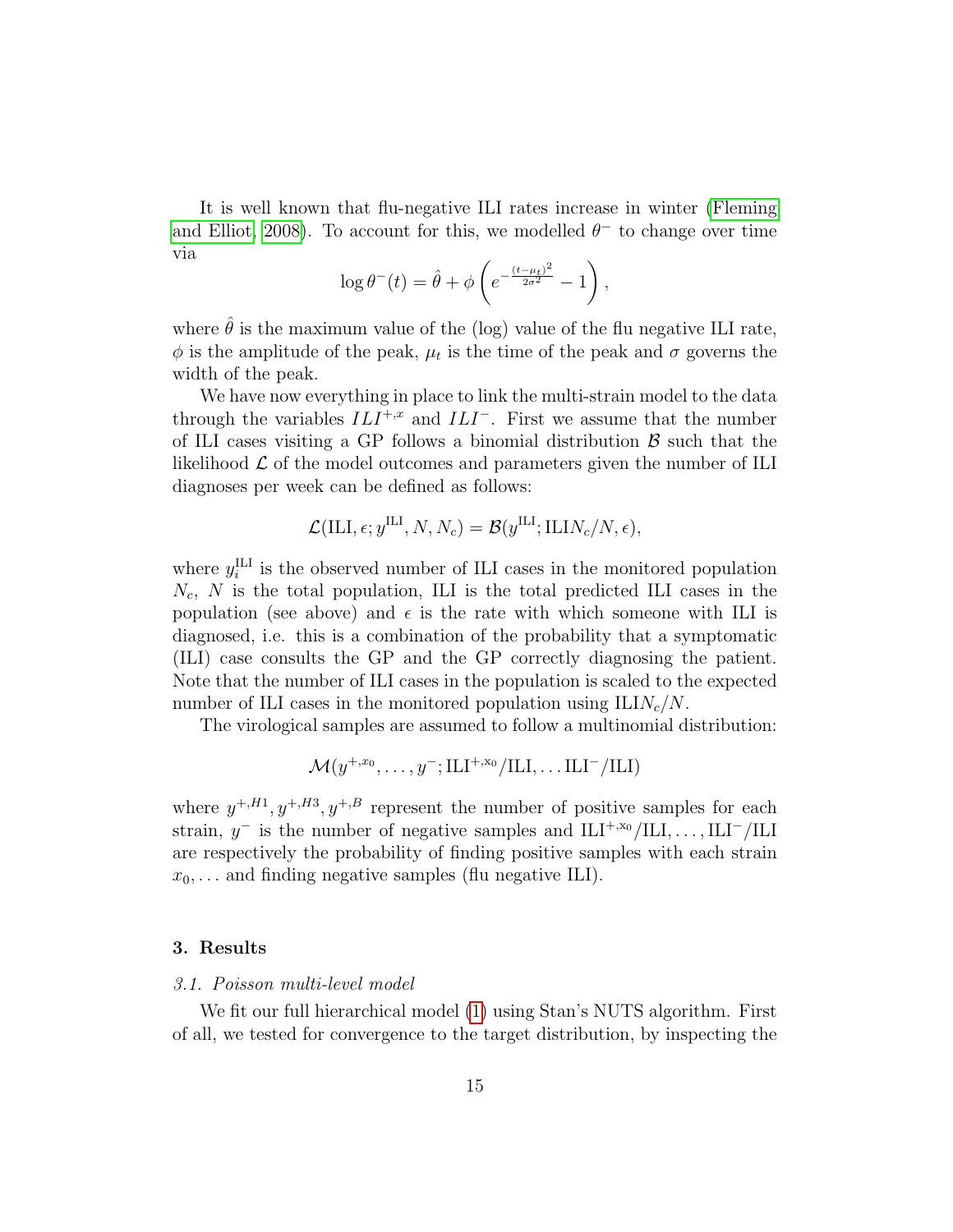trace plots of multiple chains that were started from distinct initial values. Next, we tested for sufficient exploration of the target distribution, by calculating effective sample sizes for each model parameter, which are an estimate of the number of independent draws from the marginal posterior distributions that are represented in the numerical output. Using R, effective sample sizes can be computed through the bayesplot or coda packages, see [Appendix](#page-26-0) [B.](#page-26-0) Here, to obtain effective sample sizes above 500, approximately 30,000 iterations are needed. This is pretty good, with no further tuning required. Computations took us about 13 minutes.

Figure [2a](#page-16-0) illustrates the region-, age- and gender-specific posterior estimates of standardised gonorrhea diagnoses rates per 100,000 individuals (black dots and error bars). Adding crude diagnosis rate estimates (colored lines), it can be seen that the model achieves an overall reasonable fit, which could be further assessed through posterior predictive checks. As suggested in figure [2b,](#page-16-0) the model indicates further that young women aged 15-19 have higher risk of acquiring gonorrhoea than their male peers. In contrast, among age groups 20-64, men have higher risk of acquiring gonorrhoea when compared to their female peers. However the model fit also reveals notable regional trends. For example, in the South East and South West, the model substantially overestimates disease risk among young women aged 15- 24. This suggests that in these regions, diagnoses rates among young women aged 15-24 are lower than expected under the general trends captured in model [\(1\)](#page-10-0). Alternative explanations could relate to biases in data collection.

#### 3.2. Single strain SIR models

In 1978, there was a report to the British Medical Journal for an influenza outbreak in a boarding school in the north of England. There were 763 male students which were mostly full boarders and 512 of them became ill. The outbreak lasted from the 22nd of January to the 4th of February and it is reported that one infected boy started the epidemic and then it spread rapidly in the relatively closed community of the boarding school. We use the data from Chapter 9 of [De Vries et al. \(2006\)](#page-35-6) which are freely available in the R package outbreaks, maintained as part of the R Epidemics Consortium (RECON; <http://www.repidemicsconsortium.org>). Data consist of the number of students who are confined to bed each day which we assume that is equal to the total number of infected students each day.

Both models are fitted using Stan's NUTS algorithm using 5 chains, each with 100500 iterations of which the first 500 are warm-up to automatically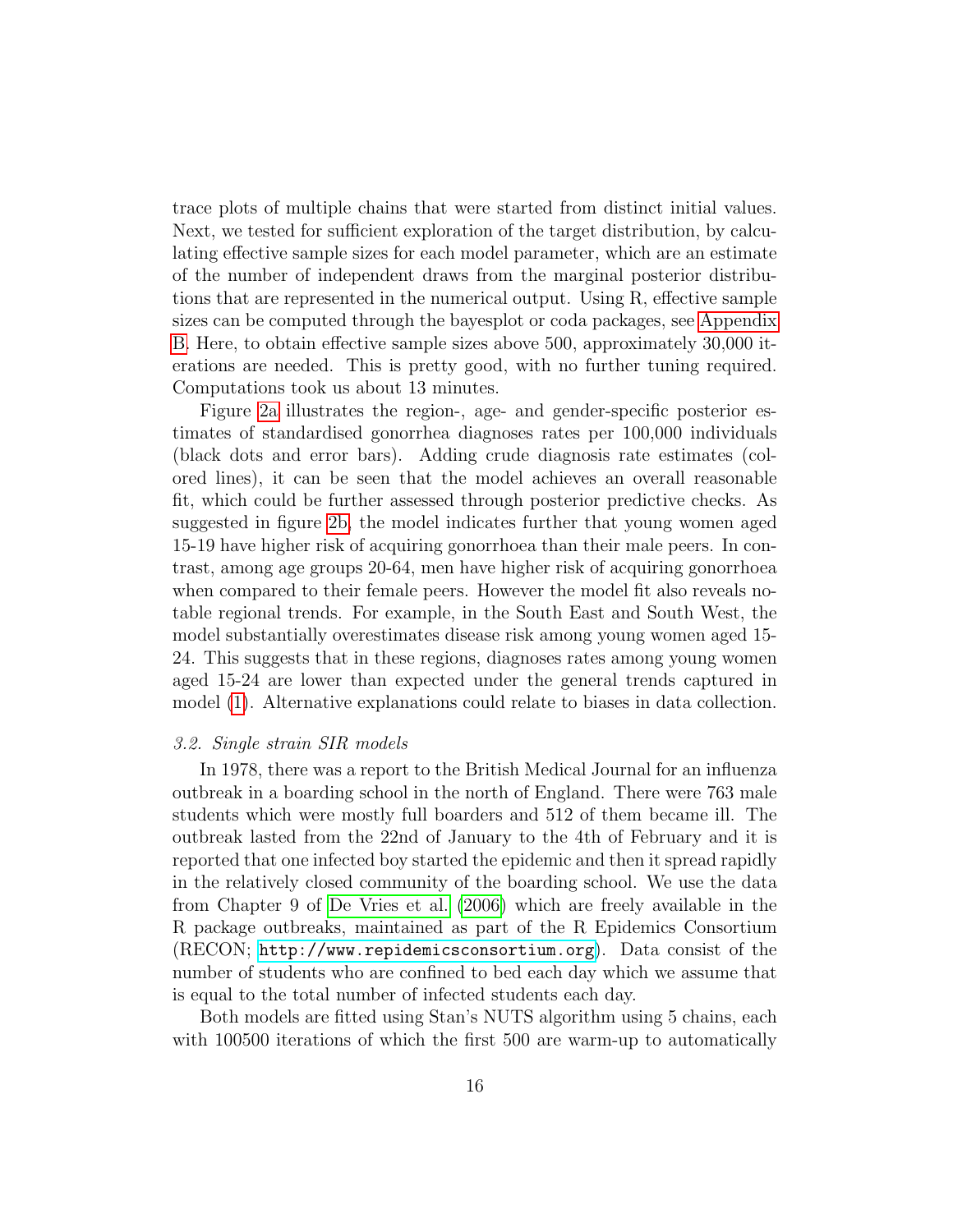<span id="page-16-0"></span>

(a) Region-, age- and gender-specific posterior estimates of gonorrhoea diagnosis rate. Posterior medians(black dots), 95% credibility intervals(black error bars) and data(colored lines).



(b) Comparison of gonorrhoea diagnosis rate estimates between males and females.

Figure 2: Inference results for gonorrhoea hierarchical model using NUTS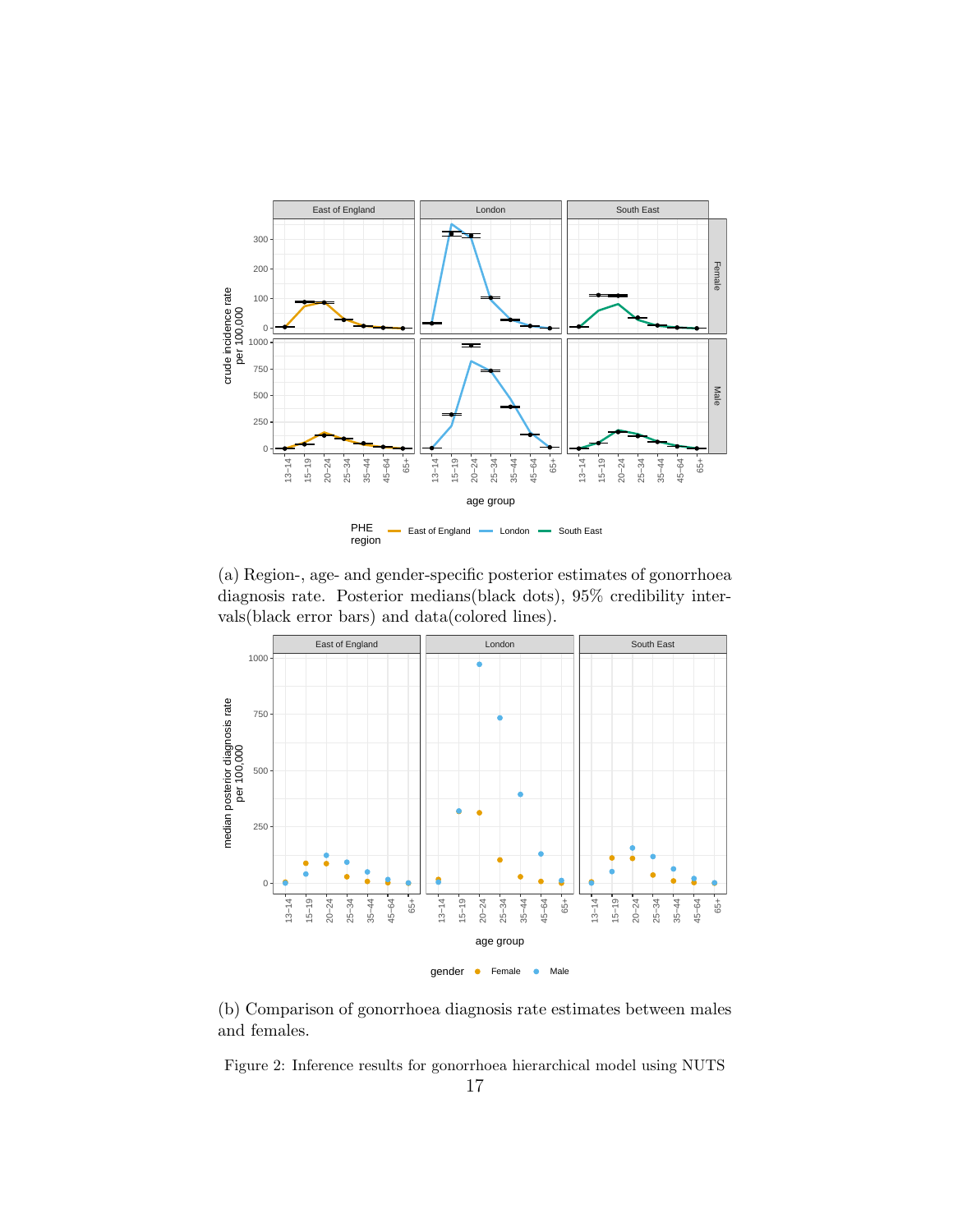tune the sampler, and then a sample is saved every fiftieth samples, leading to a total of 10000 posterior samples. We examine the convergence of the parameters by inspecting the trace plots of all chains indicating that there is no lack of convergence for both models and by checking the  $R$  convergence statistic reported by Stan. f the chains have not yet converged to a common distribution the R statistic will be greater than one [\(Gelman et al., 2013;](#page-35-7) [Stan Development Team, 2018\)](#page-38-0). However, if it is equal to 1, it does not necessarily indicate convergence. As all convergence diagnostics,  $R$  can only detect failure to convergence but it cannot guarantee convergence. In our example, all models show good mixing according to the effective sample size, R and the trace plots.

We also fit the models using the mean-field ADVI variant of Stan. All models were sensitive to initial values so we initialize our parameters using values drawn uniformly from the credible intervals we obtain from NUTS. In our example, the full-rank variant was not feasible, maybe due to the fact that observing only 14 days throughout the outbreak does not give us enough information to estimate the possible correlations.

For both the deterministic and the stochastic setting, posterior medians and 95% credible intervals of the parameters are summarized in Table [1.](#page-18-0) In both models, ADVI results in narrower credible intervals for  $\beta$  and the basic reproduction number  $R_0$  compared to NUTS, suggesting that ADVI may be underestimating the posterior uncertainty, as has been observed in the past. In general, the posterior estimates for  $R_0$  are in line with the estimated  $R_0$  obtained by [Wearing et al. \(2005\)](#page-38-5). As seen from Figure [3a](#page-19-0) and [3b,](#page-19-0) the deterministic model has a reasonable fit to the data but underestimates the overall uncertainty thus resulting in overly precise estimates which fail to capture the data appropriately.

Results from the stochastic model as summarized in Table [1,](#page-18-0) include additionally the parameters characterizing the transmission dynamics of the disease, so we also report posterior estimates for the parameter  $\phi$  of the OU process which reflects the speed of reversion and the instantaneous variance  $\sigma^2$ . Again, the resulting 95% credible intervals from ADVI have shorter length compared to NUTS.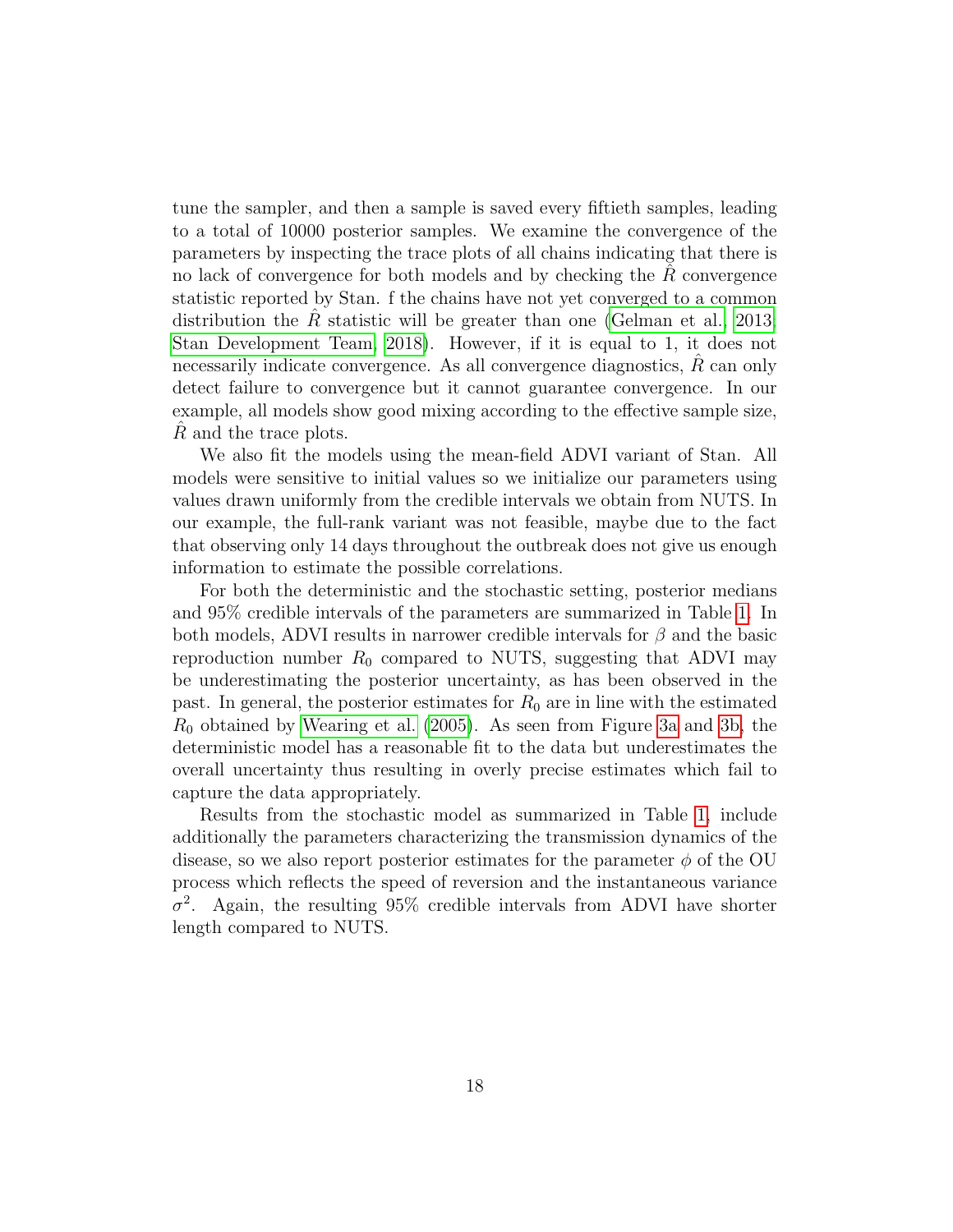<span id="page-18-0"></span>Table 1: HMC-NUTS using 5 chains, each with iter=100500; warmup=500; thin=50; post-warmup draws per chain=2000, total post-warmup draws=10000 ; ADVI(mean-field) using iter=10000, tol\_rel\_obj= $0.01$ 

|            | Single Strain Deterministic model |               |            |      |               | Single Strain Stochastic model |                |      |      |               |  |
|------------|-----------------------------------|---------------|------------|------|---------------|--------------------------------|----------------|------|------|---------------|--|
|            | HMC                               |               |            | ADVI |               |                                | <b>HMC</b>     | ADVI |      |               |  |
|            | mean                              | 95% CI        | <b>ESS</b> | mean | 95% CI        | mean                           | 95% CI         | ESS  | mean | 95% CI        |  |
| β          | 1.89                              | 1.78-2.00     | 9766       | 1.89 | 1.86-1.93     | 2.02                           | 1.68-2.71      | 9824 | 2.02 | 1.85-2.21     |  |
| $\sim$     | 0.48                              | $0.46 - 0.50$ | 10093      | 0.48 | $0.46 - 0.50$ | 0.53                           | $0.44 - 0.65$  | 9965 | 0.55 | $0.45 - 0.66$ |  |
| s(0)       | 1.00                              | $1.00 - 1.00$ | 9632       | 1.00 | $1.00 - 1.00$ | 1.00                           | $1.00 - 1.00$  | 9034 | 1.00 | $1.00 - 1.00$ |  |
| $R_0$      | 3.93                              | 3.67-4.22     | 9667       | 3.96 | 3.77-4.16     | 3.84                           | 2.80-5.79      | 9976 | 3.73 | 2.98-4.60     |  |
| $\phi$     |                                   |               |            |      |               | 4.34                           | $0.46 - 19.19$ | 9196 | 0.86 | $0.58 - 1.26$ |  |
| $\sigma^2$ |                                   |               |            |      |               | 2.63                           | $0.36 - 12.32$ | 8599 | 0.70 | $0.45 - 1.02$ |  |

Table 2: Execution time (minutes)

<span id="page-18-1"></span>

|      | Single Strain Deterministic model   Single Strain Stochastic model |       |
|------|--------------------------------------------------------------------|-------|
| HMC  | 13.63                                                              | 47.68 |
| ADVI | 0.32                                                               | 1.86  |

Summing up, the results of both the deterministic and the stochastic setting bring us to the preliminary conclusion that if we are interested in real-time inference both methods are feasible and efficient. In terms of computational time ADVI is extremely efficient (Table [2\)](#page-18-1). As Figure [3](#page-19-0) demonstrates, adding stochasticity improves the fit to the data.

#### 3.3. Multistrain model

For this example we used the UK influenza data from the 2017/18 season [\(Public Health England\)](#page-38-6). The 2017/18 season was somewhat unusual in that it had multiple influenza strains circulating. The main strain was a B strain, but a significant number of virological samples tested positive for the H3 strain as well. Figure [4](#page-20-0) shows the results of model fitting to the ILI GP consultations data and the virological confirmation data. The results show that the influenza strain causing the highest incidence is B, with also some ILI consultations due to infections with the H3 and H1 later in the season (top panel). Flu negative ILI is also an important fraction of the ILI consultations (yellow in the top panel), with a clear increase just before the B outbreak (11-13th week). For the virological confirmation the uncertainty increases after week 17, this is because later in the season less virological samples are taken, resulting in much lower confidence in the actual level of positivity by strain.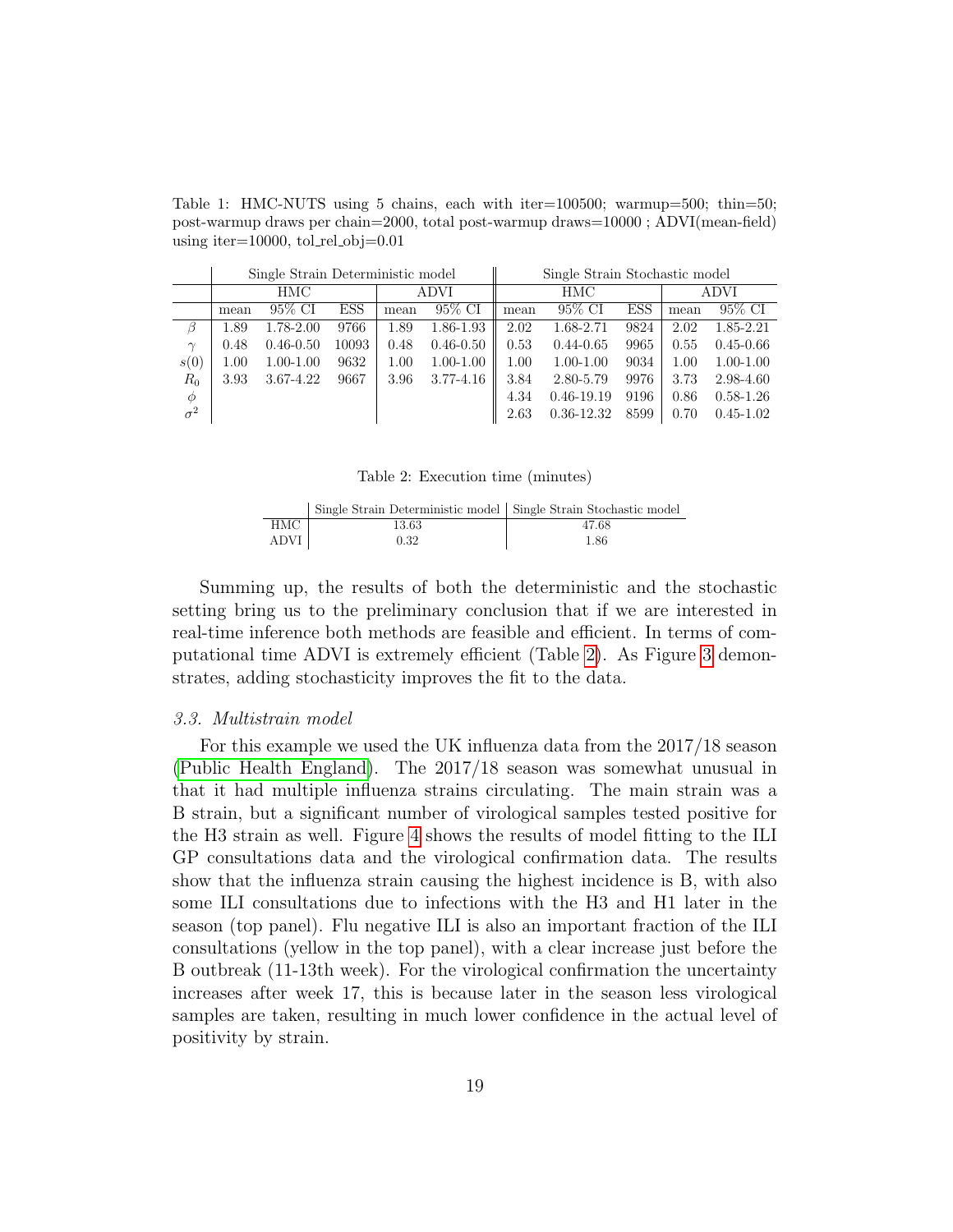<span id="page-19-0"></span>

Figure 3: Inference results using NUTS and ADVI for influenza outbreak in British boarding school. Fit of the deterministic and stochastic SIR model to the data(black dots). Medians(lines) and 95% CI(shaded areas)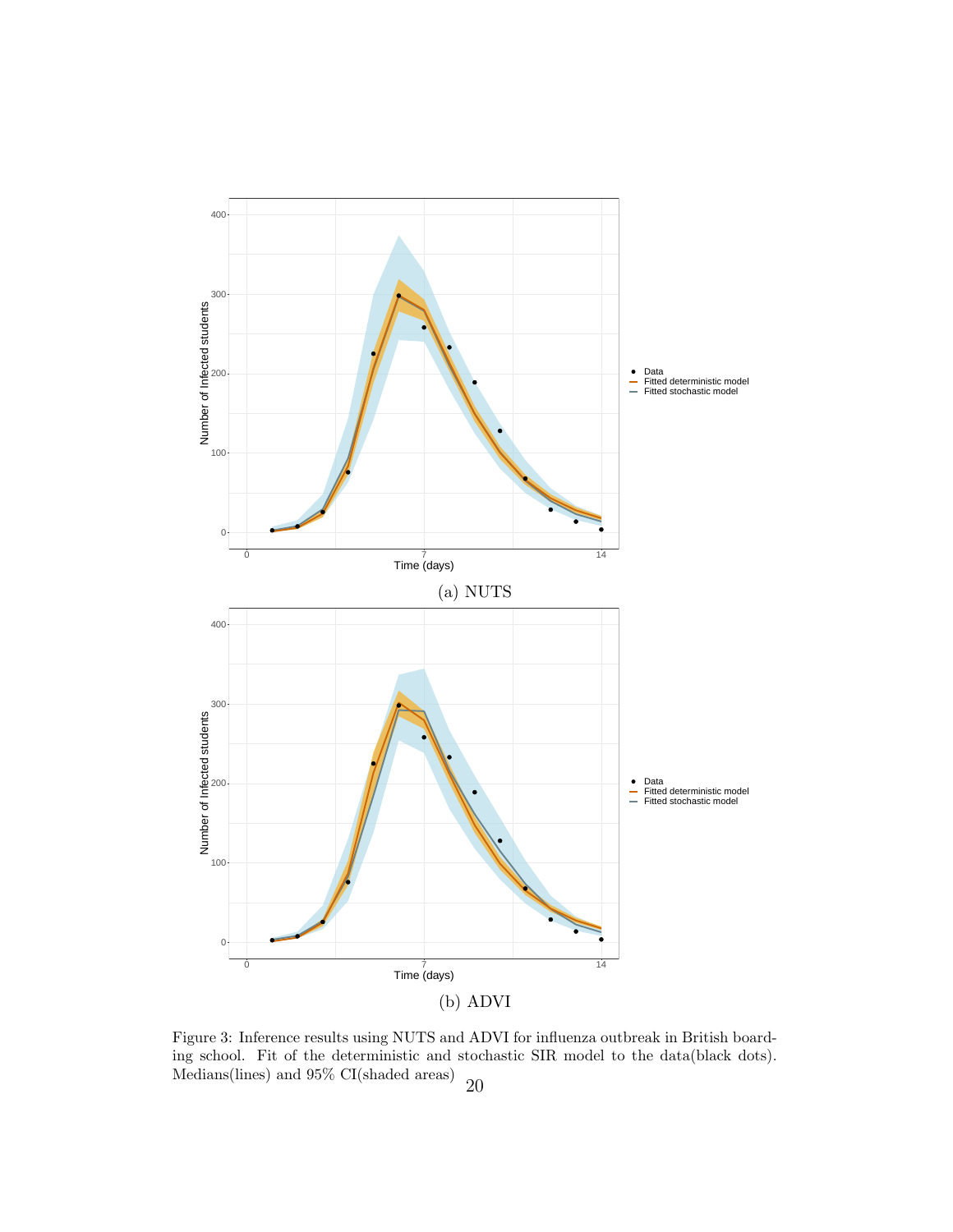<span id="page-20-0"></span>

Figure 4: Model fit to the data. Top panel has the fit to the ILI consultation data (blue). Furthermore, the panel highlights the causes of ILI, i.e. by each influenza strain or other non-flu causes. The bottom panel has the fit to the virological confirmation data.

# 4. Discussion

In this paper, we summarize the basic concepts required to perform HMC and VB using Stan, in the context of infectious disease modelling. Stan is the first general purpose statistical software allowing for relatively straightforward fitting of ODE-based models using HMC and VB. In the presence of a system of ODEs, the respective likelihood function may have ridged regions resulting in a failure of standard regularity conditions and therefore difficulties in classical likelihood or MCMC-based inference. In these cases, we know that HMC may produce more accurate results and is readily available to epidemiologists in the form of Stan.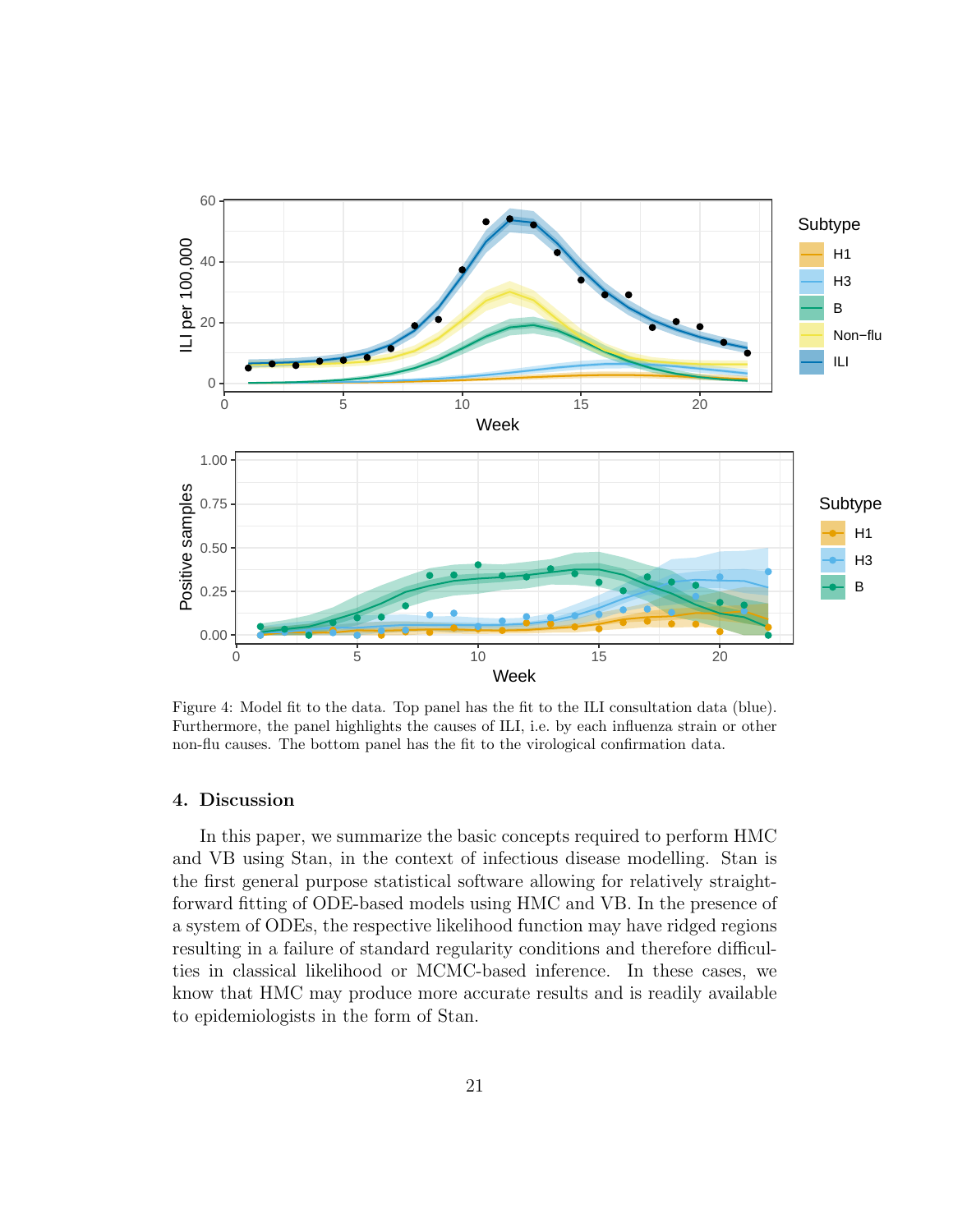Stan offers flexibility in the sense that it allows for the fitting to data of a very general class of models. A detailed listing of the complex models that Stan facilitates inference for is beyond the scope of this paper but can be found in the extensive documentation [\(Stan Development Team, 2018\)](#page-38-0). In addition, one only needs to change a few lines of code in order to estimate different models either by changing the distributional assumptions or adding more components, say. Thus, as a generic and flexible software package along with the fact that it may perform inference fast, Stan makes real-time inference feasible.

We are not concerned in this article with detailed comparisons between HMC and ADVI algorithms as performed in Stan, since there are many factors that may affect their performance and certainly differ among different models. The chosen parameterization, priors, starting values and tuning parameters, are only a few of these factors. In general, HMC tends to be more computationally intensive than ADVI but it also offers high statistical efficiency. For epidemic models where the posterior distributions may be characterised by highly correlated parameter spaces, HMC seems to perform better than classical techniques. Currently, HMC in Stan, does not allow for discrete parameters, but if they are bounded they can, in principle, be marginalized out. Finally, ADVI seems to be very promising for real-time inference but it is extremely sensitive to starting values and can underestimate posterior uncertainty. However, in practice when repeated fitting is required, say in the context of real-time inference, one may overcome this issue by a laborious initial fitting, possibly using HMC, and subsequent usage of the outcome in order to initialise the following fit.

#### Acknowledgements

AC acknowledges that part of this research is co-financed by Greece and the European Union (European Social Fund- ESF) through the Operational Programme 'Human Resources Development, Education and Lifelong Learning' in the context of the project 'Strengthening Human Resources Research Potential via Doctorate Research' (MIS-5000432), implemented by the State Scholarships Foundation (IKY)'; ND acknowledges support from the Athens University of Economics and Business' Research Centre Action: 'Original Scientific Publications'; OR from the NIH (grant number 1R01AI127232-01) and the Bill & Melinda Gates Foundation (OPP1175094); MB thanks the MRC Centre for Global Infectious Disease Analysis (grant MR/R015600/1)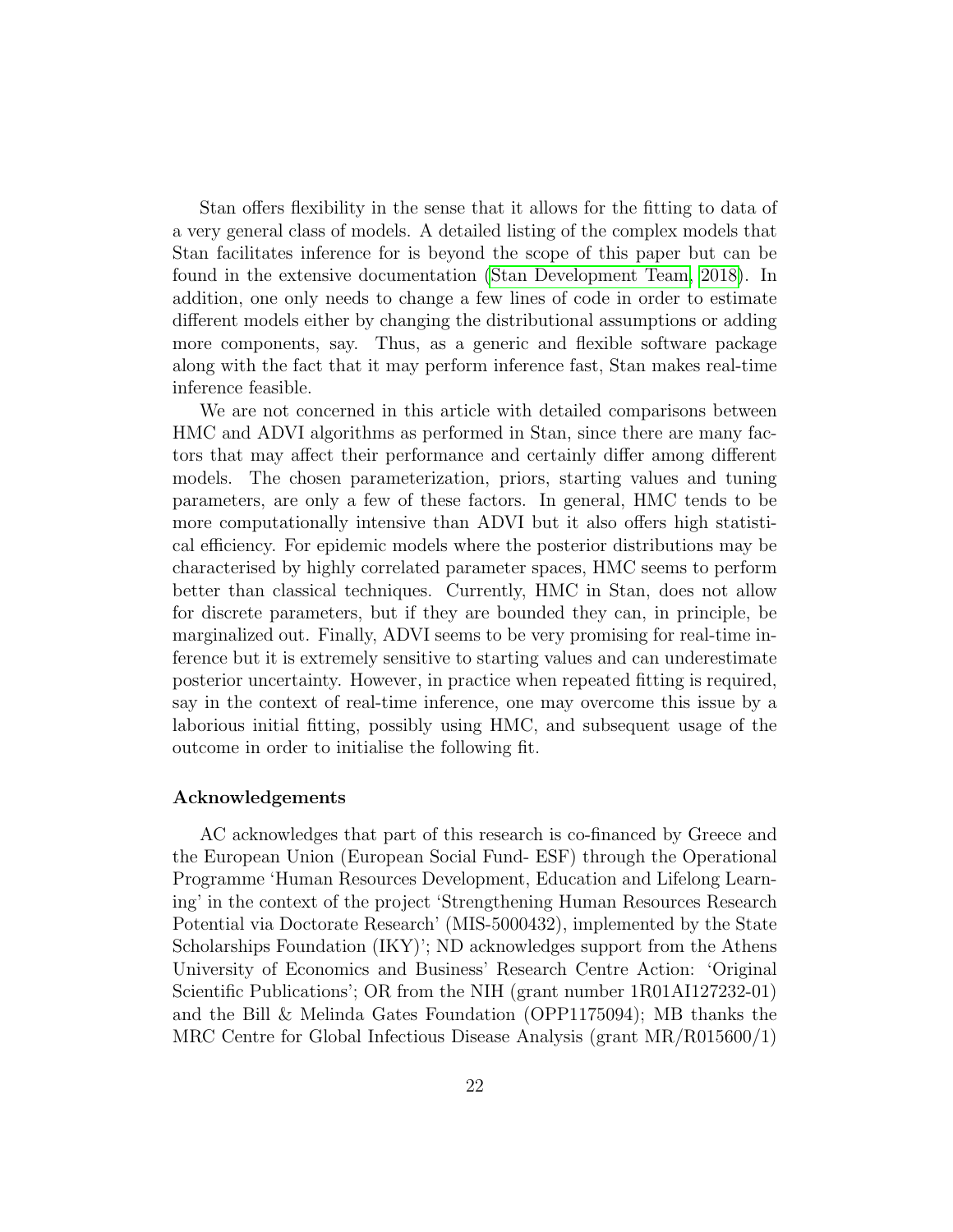and the UK National Institute for Health Research Health Protection Research Unit (NIHR HPRU) in Modelling Methodology at Imperial College London in partnership with Public Health England (PHE) (grant HPRU-201210080) for funding.

# <span id="page-22-0"></span>Appendix A. HMC-NUTS and ADVI

Appendix A.1. HMC algorithm as performed in Stan

- Goal: sample from some target density  $\pi(\theta)$ , where  $\theta^3$  $\theta^3$  is the vector of parameters of interest.
- Auxiliary step:
	- Expand the original probabilistic system by introducing auxiliary momentum parameters p
	- Express the target density into a joint probability distribution:

$$
\pi(p,\theta) = \pi(p|\theta)\pi(\theta)
$$

which can be written in terms of the Hamiltonian as:

$$
\pi(p,\theta) = \exp(-H(p,\theta))
$$

thus,

$$
H(p, \theta) = -\log \pi(p, \theta)
$$
  
= -\log \pi(p|\theta) - \log \pi(\theta)  

$$
\equiv T(p, \theta) + V(\theta)
$$

 $\overline{\phantom{a}}$ 

 $kinetic$  potential  $energy$  energy

 $\sim$ 

<span id="page-22-1"></span><sup>&</sup>lt;sup>3</sup>Note that here  $\theta$  refers to the parameters of the posterior but for simplicity of notation we drop the data in this description.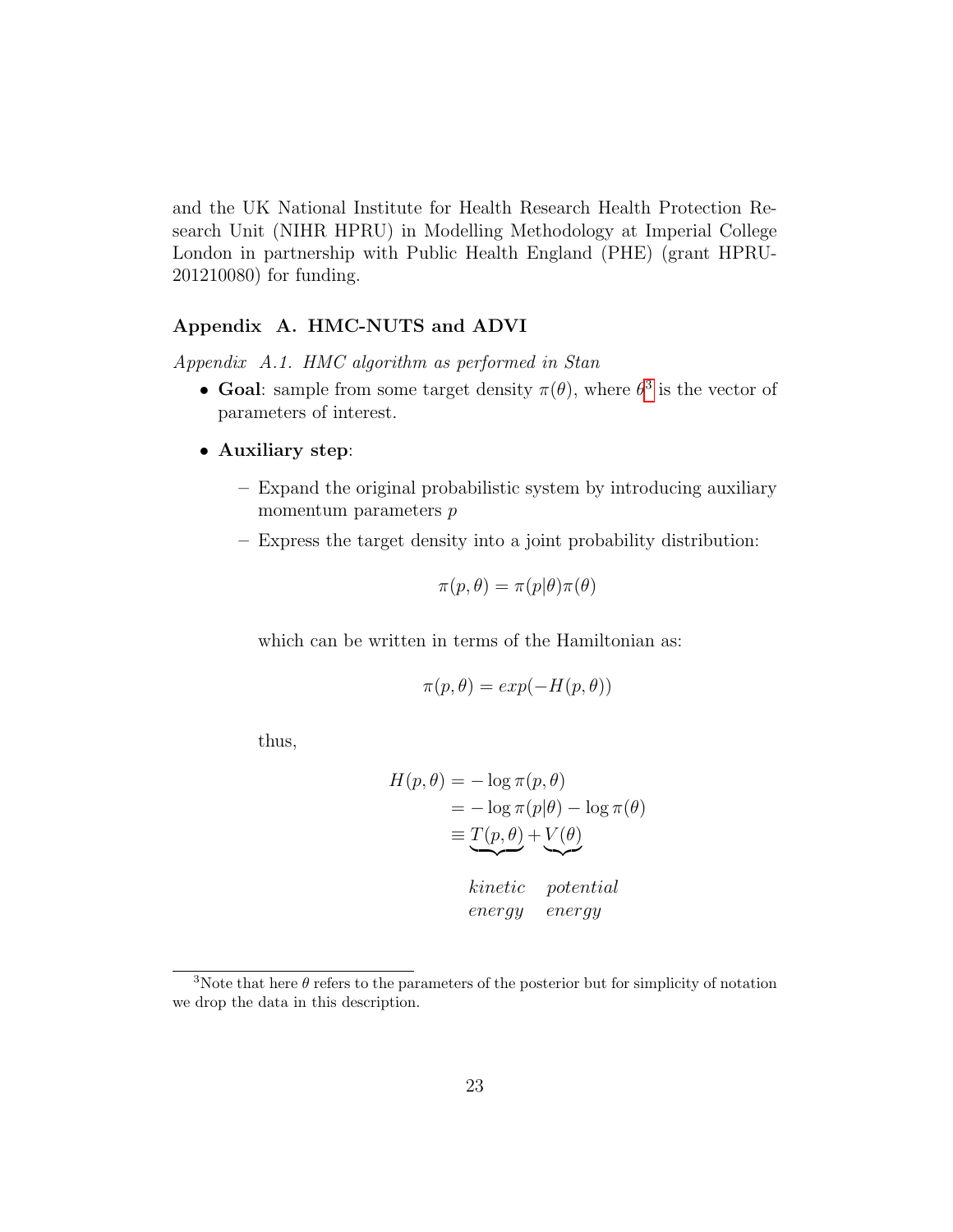and the partial derivatives of the Hamiltonian determine how  $\theta$ and  $p$  change over time,  $t$ , according to Hamilton's equations:

$$
\begin{aligned}\n\frac{d\theta}{dt} &= \frac{\partial H}{\partial p} = \frac{\partial T}{\partial p} \\
\frac{dp}{dt} &= -\frac{\partial H}{\partial \theta} = -\frac{\partial T}{\partial \theta} - \frac{\partial V}{\partial \theta} = \frac{\partial \log \pi(p|\theta)}{\partial \theta} - \frac{\partial V}{\partial \theta} = \frac{\partial \log \pi(p)}{\partial \theta} - \frac{\partial V}{\partial \theta} = -\frac{\partial V}{\partial \theta}\n\end{aligned}
$$

since the density of momentum parameters is independent of the target density i.e.  $\log \pi(p|\theta) = \log \pi(p)$ .

• 1st step:

Start from the current value of  $\theta$  and draw independently a value for the momentum  $p$  from a zero-mean normal distribution,

$$
p \sim \text{MultiNormal}(0, \Sigma)
$$

where  $\Sigma$  is the covariance matrix which is also known as the mass matrix or metric [\(Betancourt and Stein, 2011\)](#page-34-10). The choice of  $\Sigma$  can improve the efficiency of the HMC algorithm since it can rescale the target distribution so the parameters have the same scale and rotate it appropriately so the parameters are approximately independent.

• For L steps alternate half-step updates of the momentum  $p$  and fullstep updates of  $\theta$ :

$$
p \leftarrow p - \frac{\epsilon}{2} \frac{\partial V}{\partial \theta}
$$

$$
\theta \leftarrow \theta + \epsilon \Sigma p
$$

$$
p \leftarrow p - \frac{\epsilon}{2} \frac{\partial V}{\partial \theta}
$$

Therefore, each designed path of the algorithm has length  $\epsilon L$ . The optimal choice of the step size  $\epsilon$  and the number of steps L play a crucial role in the performance of HMC since paths which are too short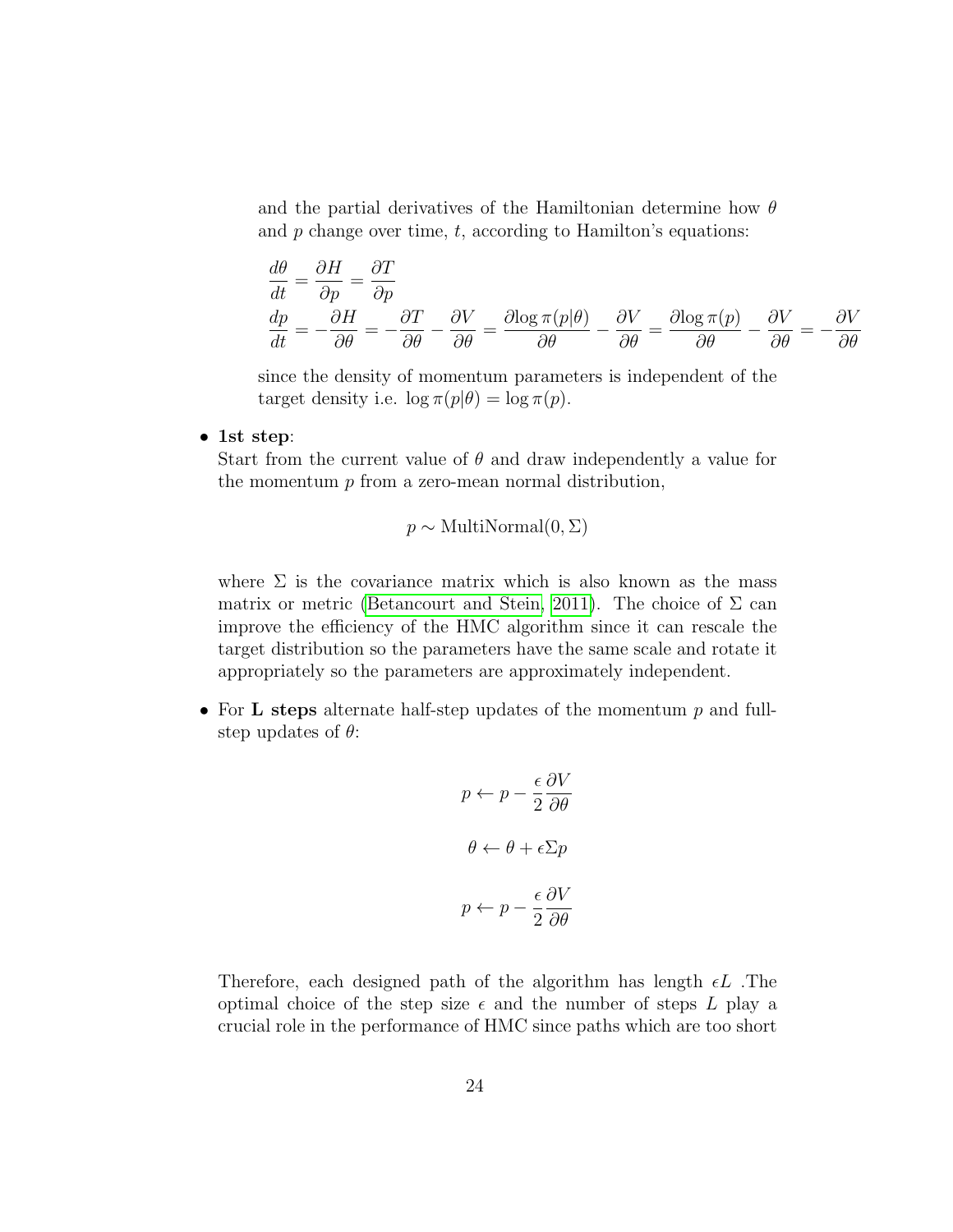do not efficiently explore the posterior space, while paths which are too long may be rejected too often resulting in computational inefficiency. Essentially, if  $\epsilon$  is too large, the leapfrog integrators error which depends on  $\epsilon$  will be large, resulting in too many rejected proposals. If  $\epsilon$  is too small then the leapfrog integrator will have to perform too many small steps, increasing run-time. On the other hand, when choosing an L which is too small the proposed samples will be close to one another while choosing an  $L$  which is too large, the algorithm will have to do a large number of additional computations at each iteration.

#### • Automatic Tuning of the parameters

- Automatically select  $L$  using the no-U-turn sampler (NUTS) in each iteration [\(Hoffman and Gelman, 2014\)](#page-36-2). NUTS uses a recursive algorithm generating an independent unit-normal random momentum and then following a doubling procedure of leapfrog steps. Crudely, when the designed path starts to turn around, as assessed by a specific metric, NUTS stops and takes a sample. Then it generates another random momentum and initiates an additional simulation. The number of doublings is known as the tree depth and it is a control parameter [\(Betancourt, 2016;](#page-34-5) [Stan](#page-38-0) [Development Team, 2018\)](#page-38-0). So NUTS selects a sample either when the parameter space turns back on itself or when the maximum number of doublings is reached.
- Automatically determine  $\epsilon$  during the warmup phase in order to match a target acceptance rate [\(Betancourt et al., 2014;](#page-34-6) [Stan De](#page-38-0)[velopment Team, 2018\)](#page-38-0).
- $-$  Set  $\Sigma$  to be the identity matrix or restrict it to a diagonal matrix or estimate it using warmup samples [\(Stan Development Team,](#page-38-0) [2018\)](#page-38-0).

Appendix A.2. ADVI algorithm as performed in Stan

- Goal: approximate some target density  $\pi(\theta|y)$ .
- Variational Approximation:
	- Consider a family of approximating densities of the latent variables  $q(\theta; \phi)$ , parameterized by a vector of parameters  $\phi \in \Phi$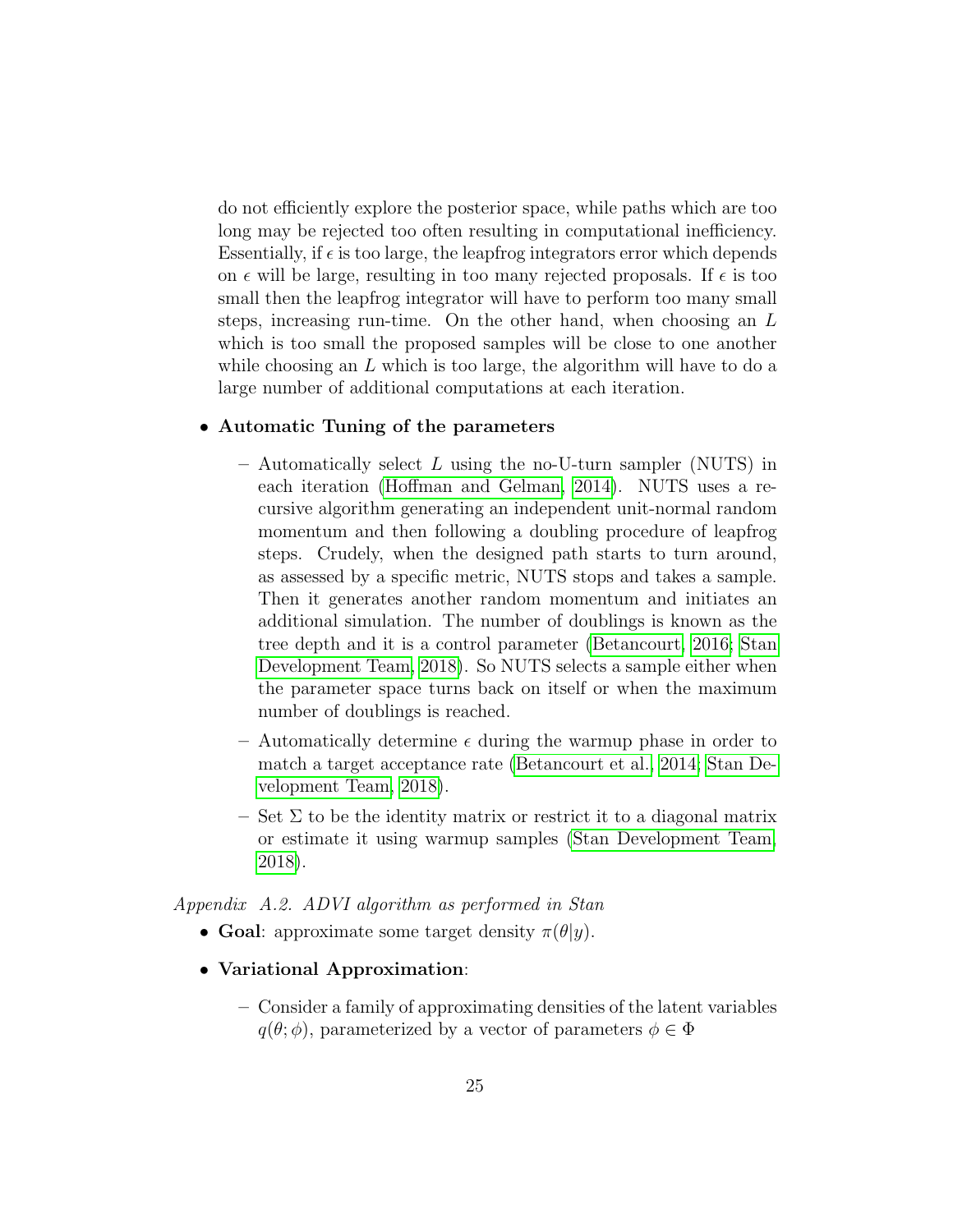– Find the member of that family that minimizes the Kullback-Leibler(KL) divergence:

$$
\argmin_{\phi \in \Phi} KL\left(q(\theta; \phi) \| \pi(\theta | y)\right)
$$

such that  $supp(q(\theta; \phi)) \subseteq supp(\pi(\theta|y))$ 

where y denotes the data.

– Since,

$$
KL (q(\theta; \phi) || \pi(\theta | y)) = \mathbb{E}_{q(\theta)} [\log q(\theta; \phi)] - \mathbb{E}_{q(\theta)} [\log \pi(\theta | y)]
$$
  
=  $\mathbb{E}_{q(\theta)} [\log q(\theta; \phi)] - \mathbb{E}_{q(\theta)} [\log \pi(y, \theta)] + \mathbb{E}_{q(\theta)} [\log \pi(y)]$   
=  $-\underbrace{\left[\mathbb{E}_{q(\theta)} [\log \pi(y, \theta)] - \mathbb{E}_{q(\theta)} [\log q(\theta; \phi)]\right]}_{\text{long}} + \log \pi(y)$ 

$$
\rm ELBO
$$

so the KL divergence involves the target density and its analytic form is unknown. However, notice that  $\log \pi(y)$  does not depend on the variational density  $q(\theta)$ , so it is a constant. Thus, minimizing the KL divergence is equivalent to minimizing the Evidence Lower Bound (ELBO):

$$
\underset{\phi \in \Phi}{\arg \max} \left[ \mathbb{E}_{q(\theta)} [\log \pi(y, \theta)] - \mathbb{E}_{q(\theta)} [\log q(\theta; \phi)] \right]
$$

subject to the support constraint.

• 1st step: Transform the parameters of interest,  $T : \theta \to \zeta$ , so that their support is in the real coordinate space i.e. define a one-to-one differentiable function,  $T : supp(\pi(\theta)) \to \mathbb{R}^k$ . Then the transformed density is denoted by:

$$
\pi(y,\zeta) = \pi (y, T^{-1}(\zeta)) |\det J_{T^{-1}}(\zeta)|
$$
  
=  $\pi(y,\theta) |\det J_{T^{-1}}(\zeta)|$ 

where  $J_{T^{-1}}(\zeta)$  is the Jacobian of the inverse of T.

Stan supports and automatically uses a library of transformations and their corresponding Jacobians.

Also, it can be shown that the ELBO in the real coordinate space is:

$$
\mathcal{L}(\phi) = \mathbb{E}_{q(\zeta;\phi)} \left[ \log \pi \left( y, T^{-1}(\zeta) \right) + \log |\det J_{T^{-1}}(\zeta)| \right] - \mathbb{E}_{q(\zeta;\phi)} [\log q(\zeta;\phi)]
$$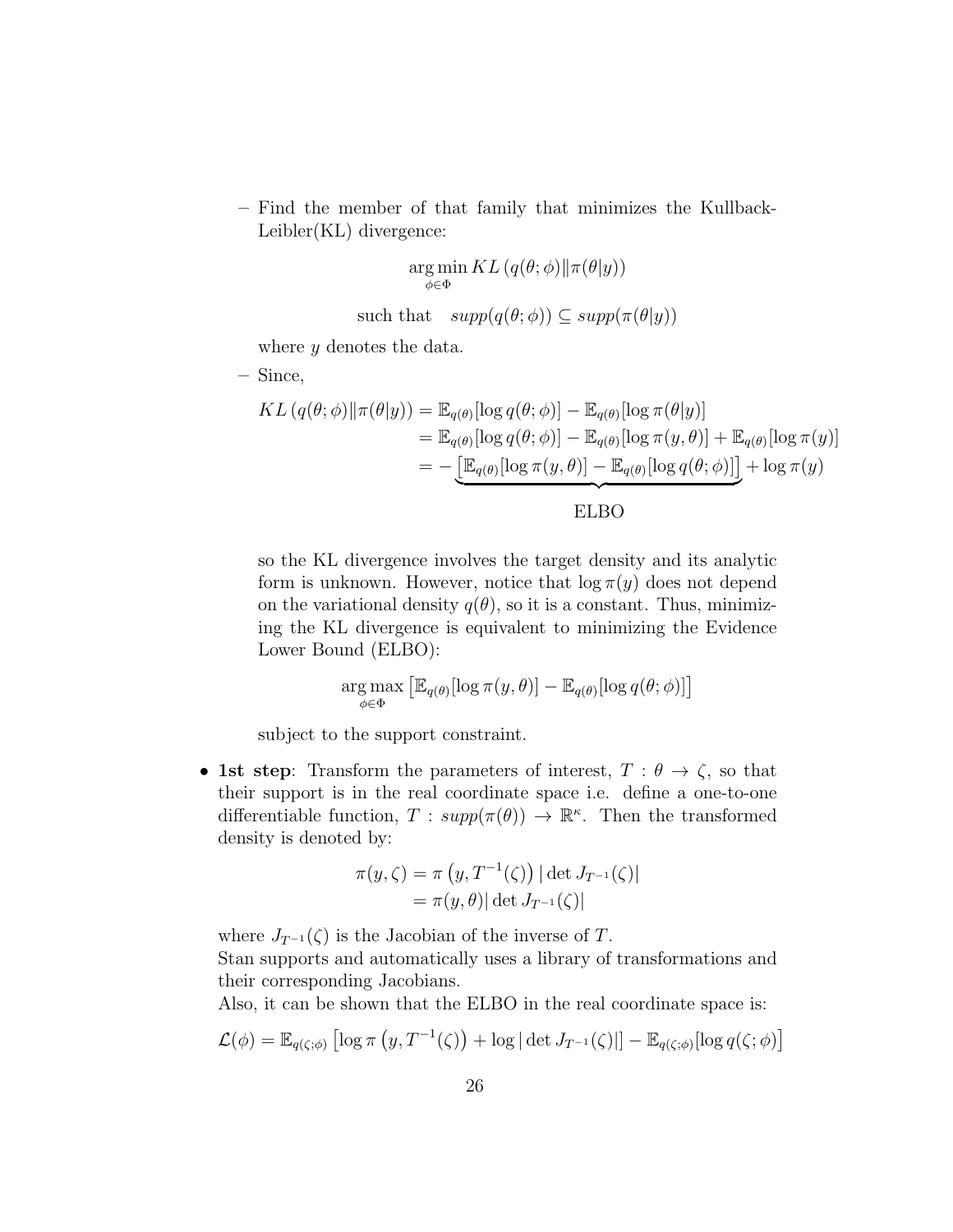- 2nd step: Choose the variational approximation
	- Mean-field or factorized Gaussian

$$
q(\zeta; \phi) = \prod_{\kappa=1}^{K} \mathcal{N}(\zeta_{\kappa}; \mu_{\kappa}, \sigma_{\kappa}^{2})
$$

where  $\phi = (\mu_1, ..., \mu_K, \sigma_1^2, ..., \sigma_K^2)$ .

– Full-rank Gaussian

$$
q(\zeta; \phi) = \mathcal{N}(\zeta; \mu, \Sigma)
$$

where  $\phi = (\mu, \Sigma)$ .

- 3rd step: Stochastic optimization in order to maximize the ELBO in the real coordinate space [\(Kucukelbir et al., 2017\)](#page-36-1):
	- The expectations with respect to the variational parameters  $\phi$ constituting the ELBO, are unknown. Apply an elliptical standardization so the expectations do not depend on  $\phi$ .
	- Compute the gradients inside the expectation with automatic differentiation and use Monte Carlo integration to compute the expectations.
	- Given the gradients of the ELBO employ a stochastic gradient ascent algorithm.

#### <span id="page-26-0"></span>Appendix B. Stan model code and implementation

A Stan model consists of a number of blocks, where variables are declared by their type according to their use. All variables should have a declared data type and size. This should be done at the start of each block. Also, local variables can be declared at the beginning of each block. The primitive types represent real and integer values while vectors, row vectors, and matrices as well as arrays are also supported. Vector and matrix types necessarily contain only real values, so collections of integers are expressed using arrays. The declared variables can be constrained given lower and upper bounds which should be imposed carefully.

A complete Stan model is composed of six code blocks named data, transformed data, parameters, transformed parameters and generated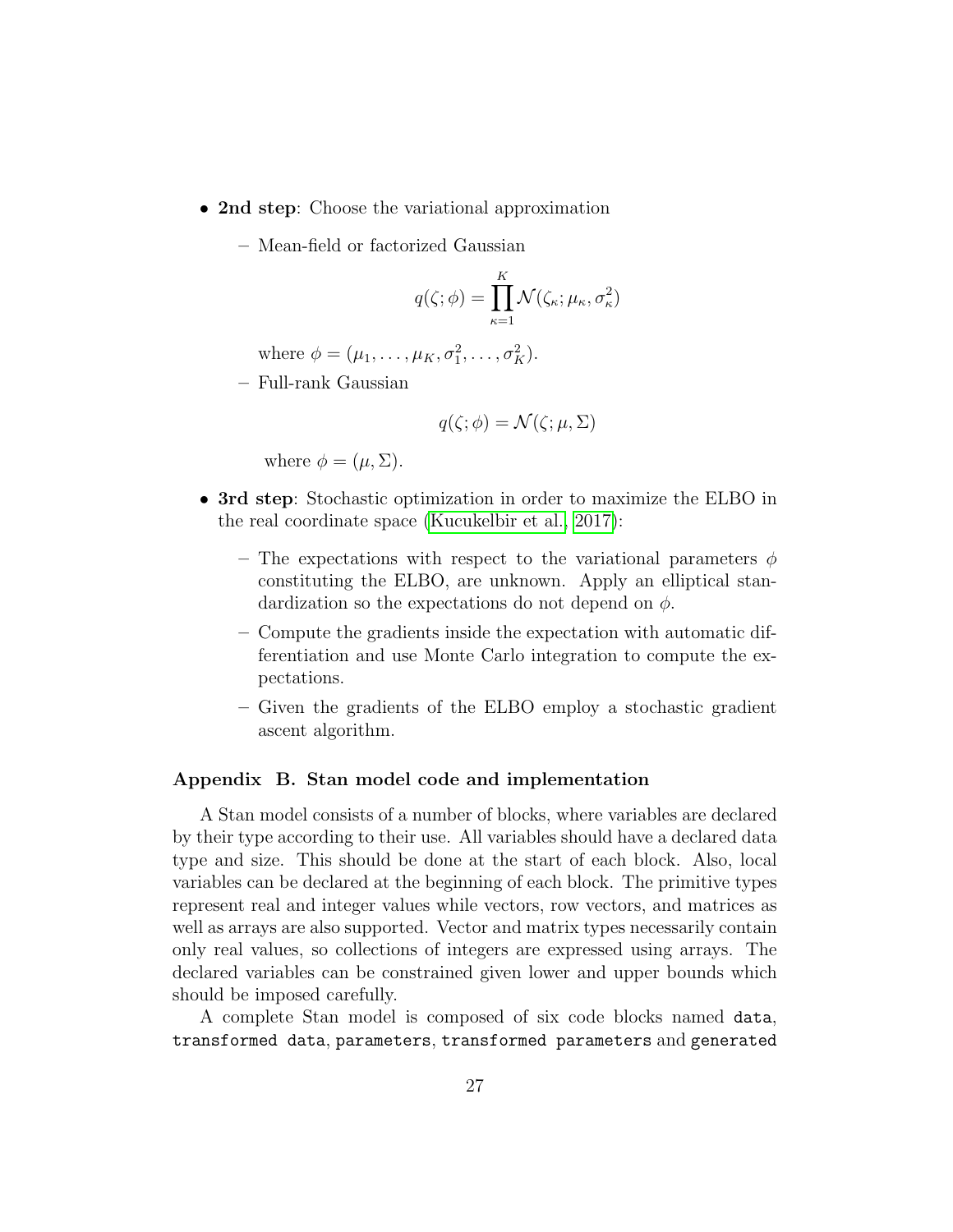quantities. There is also a functions-definition block where user-defined functions are constructed and if used, this block should appear before all of the other program blocks. In general, the declarations and statements which constitute the Stan program, are executed in the order in which they are written so everything should be stated consistently. The data block consists of the data required to fit the model while the transformed data block may include temporary transformations of the data, independent of the parameters, which need to be saved. The model's parameters which the user want to infer are defined in the parameters and in the transformed parameters blocks. Intermediate variables can be declared in terms of data and parameters. These values will also be returned by the inference based on the draws from the posterior parameters. The model block is the core of Stan model statement and is where the model is defined in terms of priors and likelihood. Sampling statements can be used but log probability variables can also be accessed directly, or user-defined probability functions can be employed. Finally, the generated quantities block may be used to define quantities that depend on parameters and data or even random number generation and don't affect inference.

In what follows we illustrate a complete Stan model. However, the reader is referred to <https://mc-stan.org/> for the latest official Stan documentation for detailed instructions. Code for all the examples employed in this paper is made freely available in [https://github.com/anastasiachtz/](https://github.com/anastasiachtz/COMMAND_stan.git) [COMMAND\\_stan.git](https://github.com/anastasiachtz/COMMAND_stan.git). Here, we demonstrate Stan model code by fitting the single strain deterministic model to data for an influenza outbreak in a boarding school in the north of England. The model as described by equations [\(3\)](#page-11-0)-[\(4\)](#page-11-1) can be written in Stan in the following form, which the user should save as .stan file:

```
functions {
  real [] SIR (real t, // time<br>real [] y, // syste
  real [] y, \frac{1}{2} // system state {susceptible, infected, recovered}<br>real [] theta, \frac{1}{2} // parameters {transmission rate, recovery rate}
                              // parameters { transmission rate, recovery rate}
  real [] x_r, x_r, x_{r}, x_{r} , x_{r} and x_{r} integer valued fixed data
                              // integer valued fixed data
  real dy_dt [3];
  dy/dt [1] = - \theta t + \theta t + y[1] * y[2];dy_{-}dt [2] = theta [1] * y [1] * y [2] - theta [2] * y [2];
  dy/dt [3] = theta [2] * y [2];return dy_dt ;
}
```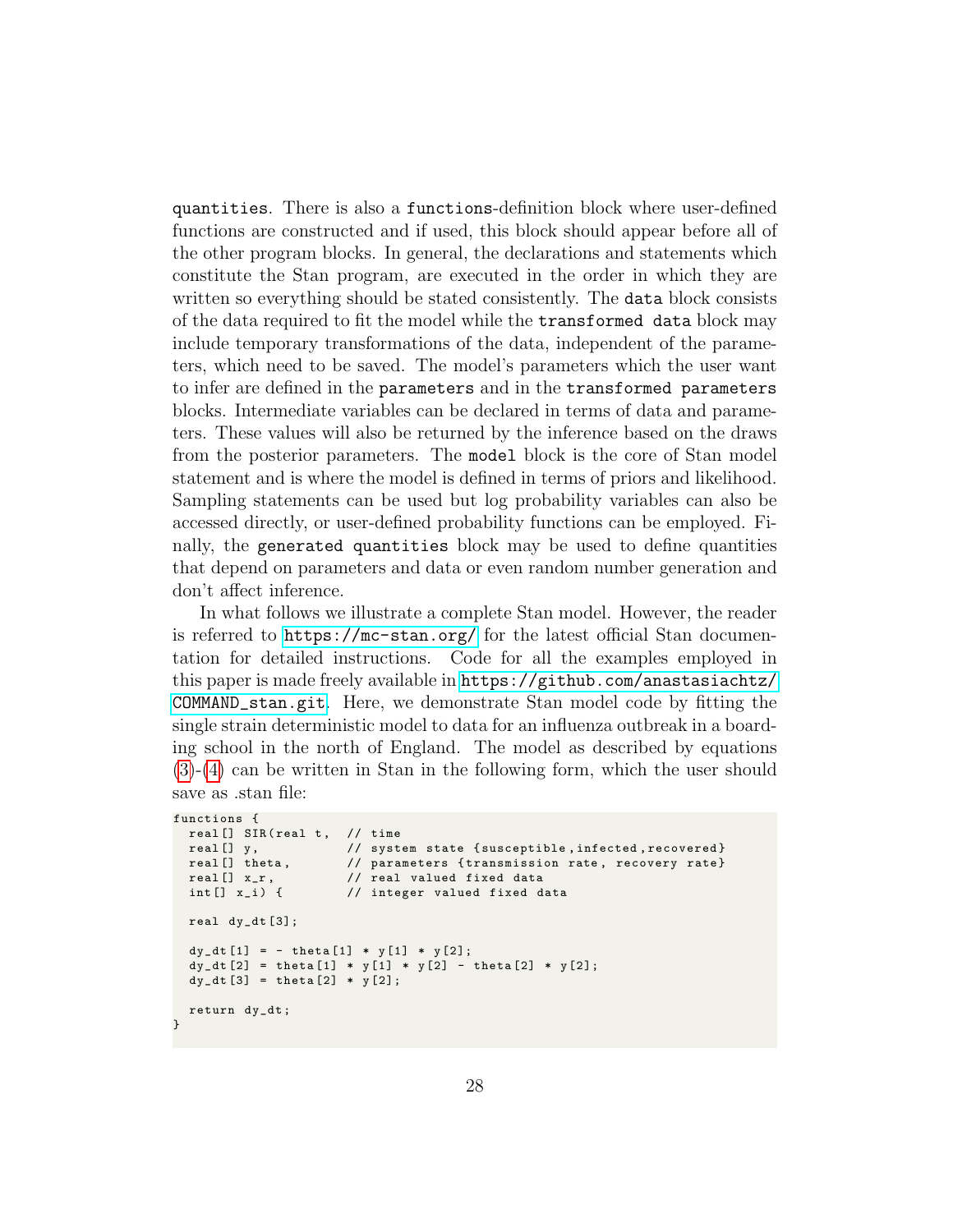```
data {<br>int<lower = 1> n_obs;
                             // number of days observed
  int < lower = 1 > n_theta ; // number of model parameters
  int<lower = 1> n_difeq; // number of differential equations
 int < lower = 1> n_pop; // population
 int y[n_obs]; \frac{1}{2} // data, total number of infected each day
 real t0; \frac{1}{2} // initial time point (zero)
 real ts [n_obs]; \frac{1}{2} // time points observed
}
transformed data {
 real x_r [0];
 int x_i [0];
}
parameters {
 real < lower = 0 > theta [n_{\text{t}}] ; // model parameters
 real < lower = 0, upper = 1 > S0; // initial fraction of susceptible
}
transformed parameters {
 real y_hat [ n_obs , n_difeq ]; // solution from the ODE solver
  real y_init [n_difeq]; \frac{1}{2} // initial conditions for both susceptible
                                // and infected
 y_{\text{init}}[1] = S0;y_{\text{init}}[2] = 1 - S0;y_{\text{init}}[3] = 0;y_hat = integrate_ode_rk45(SIR, y_hinit, t0, ts, theta, x_r, x_hi);
}
model {
 real lambda [n_obs]; // Poisson parameter
 // priors
  theta [1] ~ lognormal (0 ,1);
  theta [2] ~ gamma (0.004 ,0.02);
  S0 ~ beta (0.5 , 0.5);
  // likelihood
 for (i in 1:n_obs){
  lambda[i] = y_hat[i, 2]*n.pop;}
 y \degree poisson (lambda);
}
generated quantities {
                          // Basic reproduction number
 R_0 = \text{theta}[1]/\text{theta}[2];}
```
}

In the functions block, the system of ODEs is coded directly in Stan as a function with a strictly specified signature. It takes as input time, system state, parameters and real and integer data, in exactly this order, and returns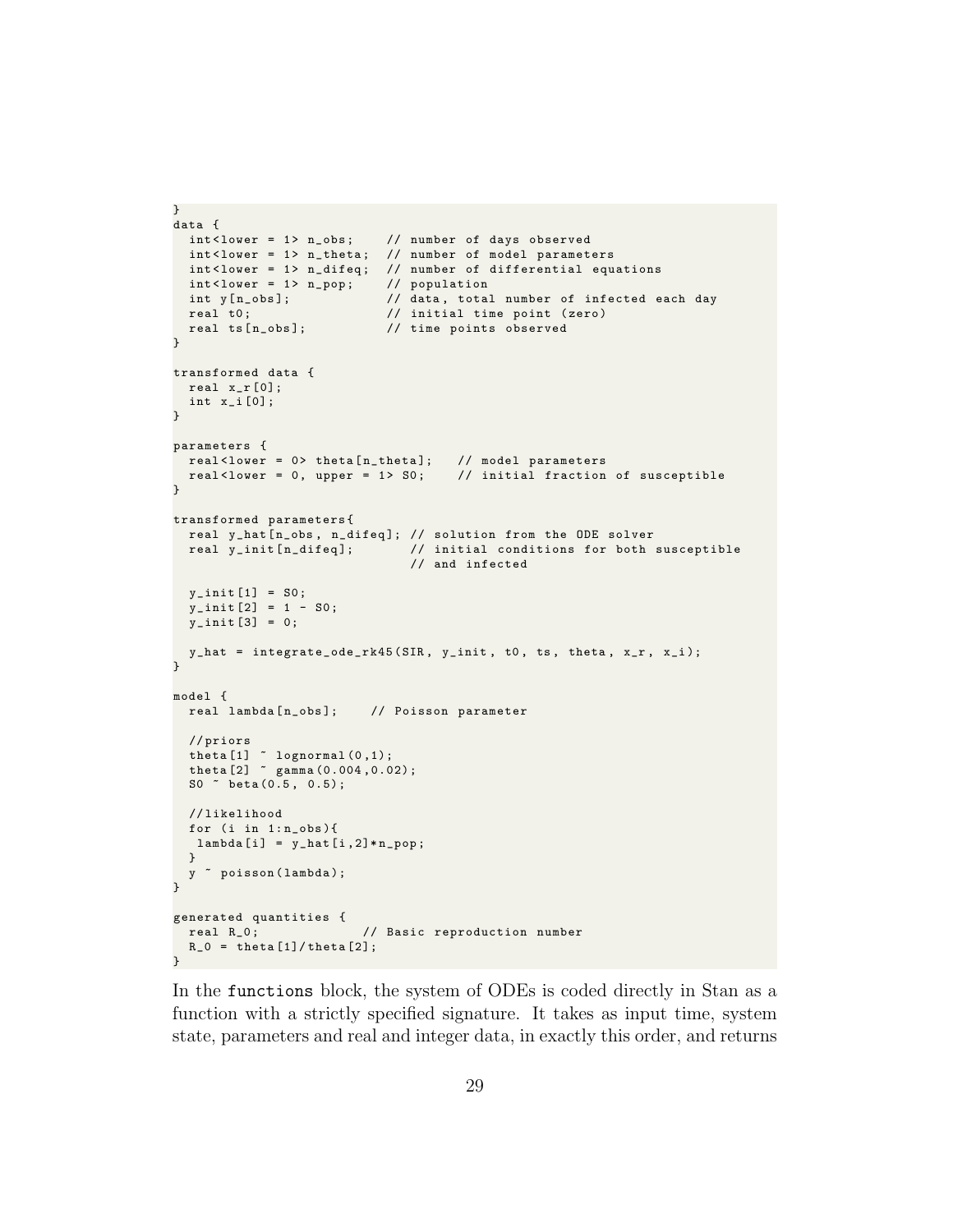the derivatives with respect to time. Note that, the initial state can also be estimated along with the parameters describing the system, which is also done here. In order to solve the system Stan has two built-in ODE solvers, integrate ode rk45 and integrate ode bdf. Both take similar variables and functions, but they take solver specific arguments as well. The first argument must be the function that describes the ODE system but the other arguments, except for the initial state and the parameters, are restricted to data only expressions already declared. The solutions to the ODEs describing the SIR, given initial conditions, are defined in the block of transformed parameters. These intermediate values can be used in the model section and the posterior values will be included in the stan output.

Once the .stan file is written, the user should load the necessary libraries, provide data and fit the model. To do so, we use the R interface to Stan. For this implementation we use data from the R package outbreaks, maintained as part of the R Epidemics Consortium (RECON; <http://www.repidemicsconsortium.org>).

```
library ( deSolve )
library ( dplyr )
library (rstan)
library ( outbreaks )
# Automatically save compiled Stan models so they can be ran multiple
# times without getting recompiled :
rstan_options ( auto_write = TRUE )
# Chains will run in parallel when possible :
options ( mc . cores = parallel :: detectCores ())
onset <- influenza_england_1978_school$date # Onset date
cases <- influenza_england_1978_school$in_bed # Number of infected students
N = length( onset) # Number of days observed throughout the outbreak<br>pop = 763 # Population
                     # Population
sample_time =1: N
# Modify data into a form suitable for Stan
flu_data = list(n_obs = N,n_{\text{theta}} = 2,
                n-difeq = 3,
                n-pop = pop,
                 y = \cases,
                 t0 = 0,ts = sample_time )
# Specify parameters to monitor
parameters = c("y_hat", "y_init", "theta", "R_0")
```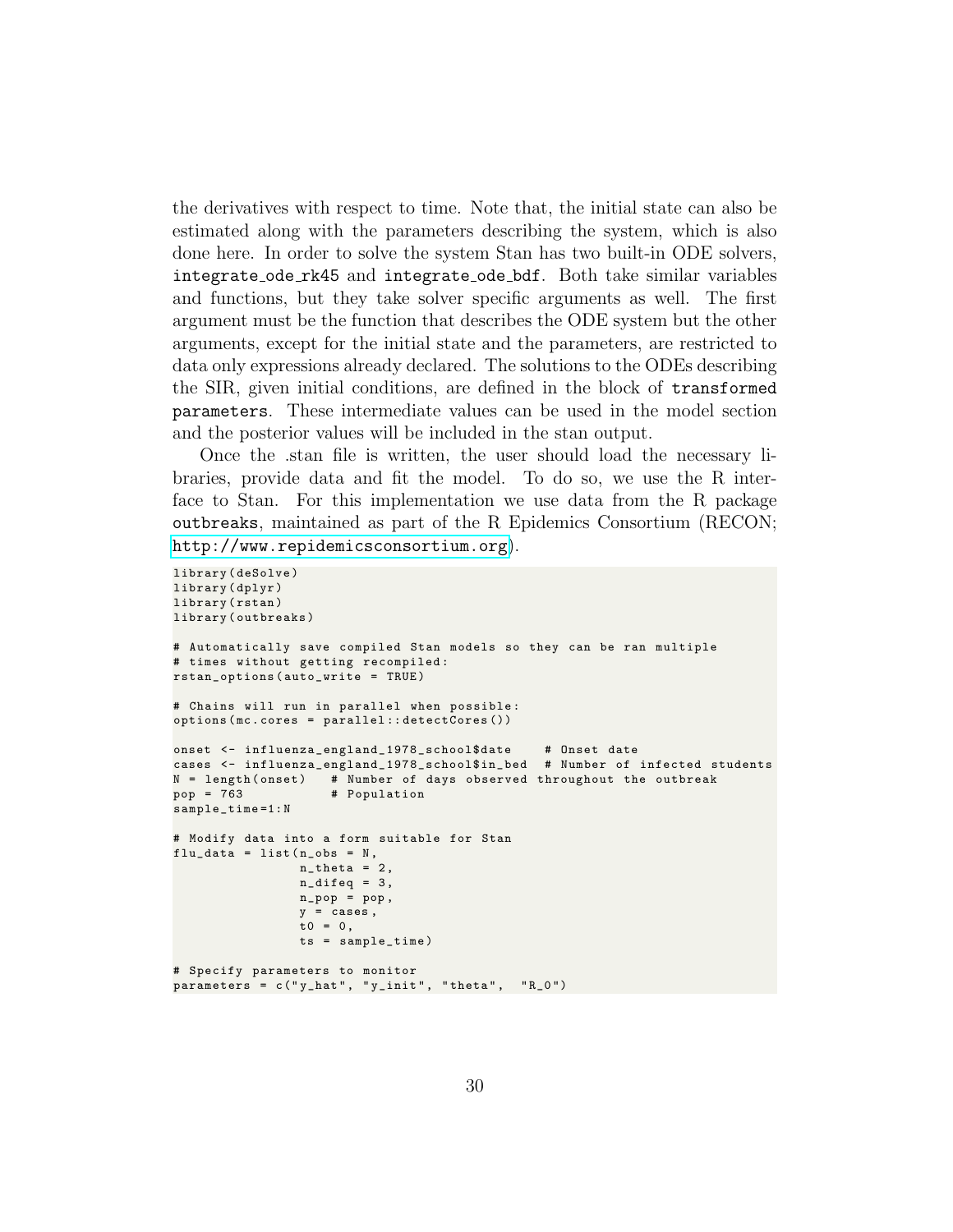Fit the model using the default algorithm, NUTS:

```
n_chains =5
n_warmups =500
n_iter =100500
n_thin =50
set . seed (1234)
# Set initial values :
ini = function () {
  list (theta=c (runif (1,0,5), runif (1,0.2,0.4)),
        S0 = runif (1, (pop -3)/pop, (pop -1)/pop))
\mathbf{I}nuts_fit = stan (file = "SIR_det_Poisson.stan", # Stan program
                  data = flu_data, # list of data<br>pars = parameters, # monitored pa
                  pars = parameters, # monitored parameters<br>init = ini, # initial parameter va
                                          # initial parameter values
                   chains = n_chains , # number of Markov chains to run
                   warmup = n_warmups , # number of warmup iterations per chain
                   iter = n_iter , # number of iterations per chain (+ warmup )
                   thin=n_thin, # period for saving samples
                   seed =13219)
```
By default, Stan generates its own initial values randomly between -2 and 2 for each parameter. However, especially in complex models as those including non-linear systems of ODEs, it is better to specify the initial values for at least a subset of the parameters. Except for initial values, the length of adaptation during the warm-up phase is also important since at this step Stan tries to find the appropriate step size of the leapfrog integrator which will result in efficient sampling and at the same time avoid failures of the integrator, identified as divergences. The step size is determined trying to achieve a target acceptance rate which is specified by a adapt delta argument in the stan() function which is also a tuning parameter for the algorithm. In this example, the default value of 0.8 is used for adapt delta. In general, Stan indicates if there are divergences so the user can increase the value of adapt delta getting closer to its maximum value of 1, decreasing in this way the step size if needed.

The stan() function returns a stanfit object which contains the sample drawn from the posterior for the monitored parameters. Printing the stanfit object will automatically evaluate the estimated mean, standard error of the mean, standard deviation, percentiles, effective sample size and  $R$  statistic for each parameter. The stanfit object can also interface with some R commands like summary so we can inspect specific parameters of interest.

```
print ( nuts_fit )
```
nuts\_fit\_summary <- summary (nuts\_fit, pars = c("1p\_", "theta[1]", "theta[2]",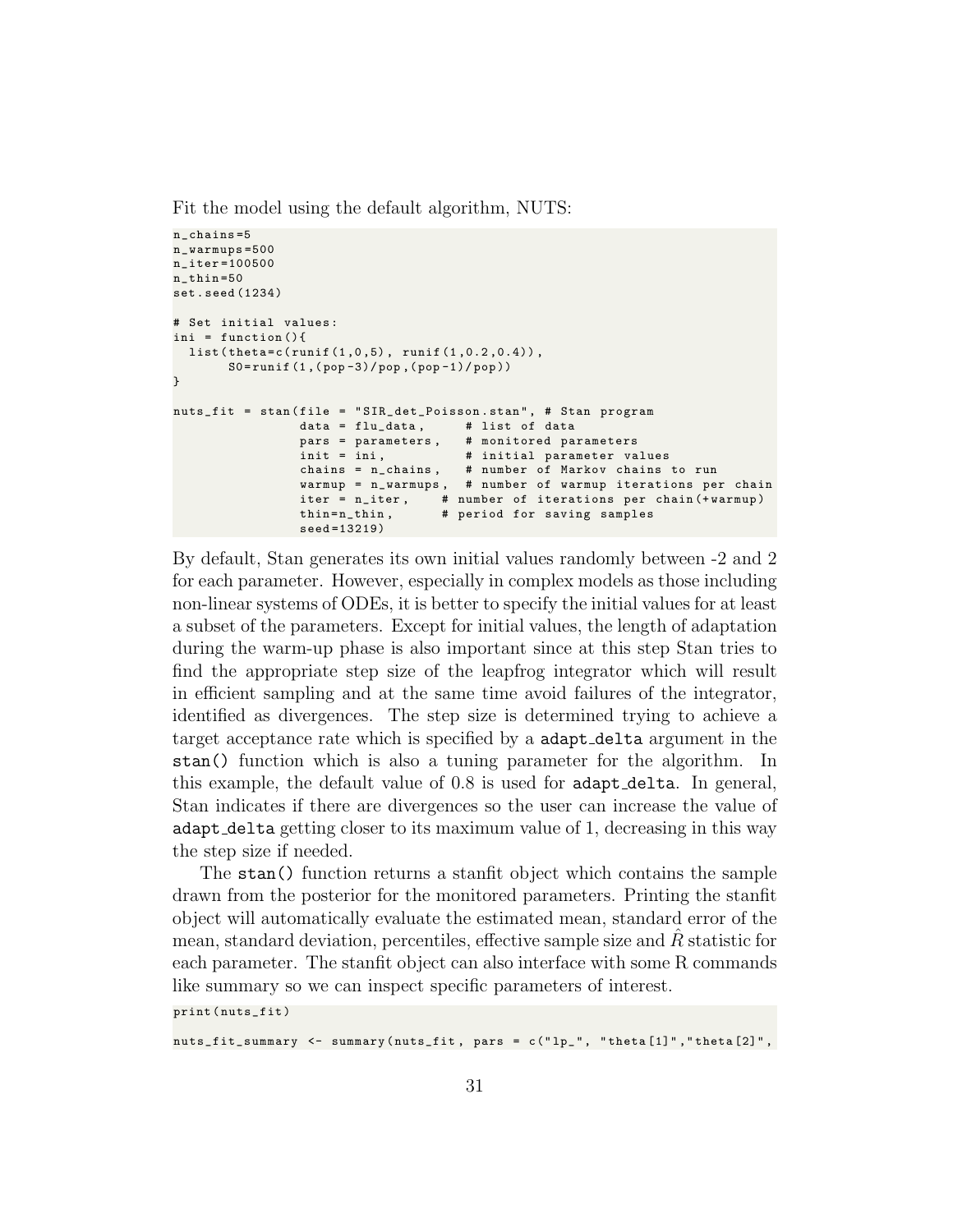```
"v_init[1]", "R_0")) $summary
print ( nuts_fit_summary , scientific = FALSE , digits =2)
# Obtain the generated samples :
posts <- rstan::extract(nuts_fit)
```

|                | mean se_mean               | sd 2.5% | 25%  |      | 50% 75% 97.5% n eff Rhat                                               |                   |          |              |
|----------------|----------------------------|---------|------|------|------------------------------------------------------------------------|-------------------|----------|--------------|
| $\mathbf{p}$   |                            |         |      |      | 6499.86 1.2e-02 1.22590 6496.64 6499.30 6500.17 6500.76 6501.3 10001 1 |                   |          |              |
| theta[1]       |                            |         |      |      | 1.89 5.6e-04 0.05545 1.78 1.85 1.89 1.92 2.0 9808                      |                   |          | $\mathbf{1}$ |
| theta[2]       | $0.48$ 1.1e-04 0.01114     | 0.46    | 0.47 | 0.48 |                                                                        | $0.49$ $0.5$ 9505 |          | $\mathbf{1}$ |
| y_init[1]      | $1.00$ $1.3e-06$ $0.00013$ | 1.00    | 1.00 | 1.00 | 1.00                                                                   |                   | 1.0 9877 | $\mathbf{1}$ |
| R <sub>0</sub> | 3.93 1.4e-03 0.14062       | 3.67    | 3.84 | 3.93 |                                                                        | 4.02 4.2 9926     |          | $\mathbf{1}$ |

Additional diagnostics such as checking for divergent transitions and inspecting the maximum trajectory length are also available. As mentioned earlier, failures of the leapfrog integrator are identified as divergences. In cases where the parameter space is not well behaved, NUTS may move according to the dynamically selected step size until it hits the maximum number of leapfrog doublings, known as tree depth. However, this means that the algorithm will select draws according to this threshold, instead of actually tracing the posterior, so the user should check whether there are iterations where the treedepth exceeds the maximum. Note that, problematic specification of the model may always be the source of divergences and reparameterizations should be considered.

```
# Inspect all the values of parameters used for the sampler per chain :
sampler_params <- get_sampler_params (fit, inc_warmup = FALSE)
check_divergences ( nuts_fit )
# 0 of 10000 iterations ended with a divergence .
check_treedepth ( nuts_fit )
# 0 of 10000 iterations saturated the maximum tree depth of 10.
```
Using the bayesplot package the user can obtain trace plots of the fit, to assess the convergence of chains, univariate and bivariate marginal posterior distributions as well as other diagnostics (see [Gabry et al. \(2019\)](#page-35-8)). The user should always examine model diagnostics in more detail especially in more complex models, here we illustrate just some preliminary steps.

library ( bayesplot )

```
posterior <- as . array ( nuts_fit )
mcmc_trace (posterior_1, pars=c("lp_", "theta[1]", "theta[2]",
                                "y_init [1]", "R_0"))
pairs (nuts_fit_2, pars = c("theta[1]", "theta[2]", "y_init[1]"),
                             labels = c("beta", "gamma", "s(0)");
```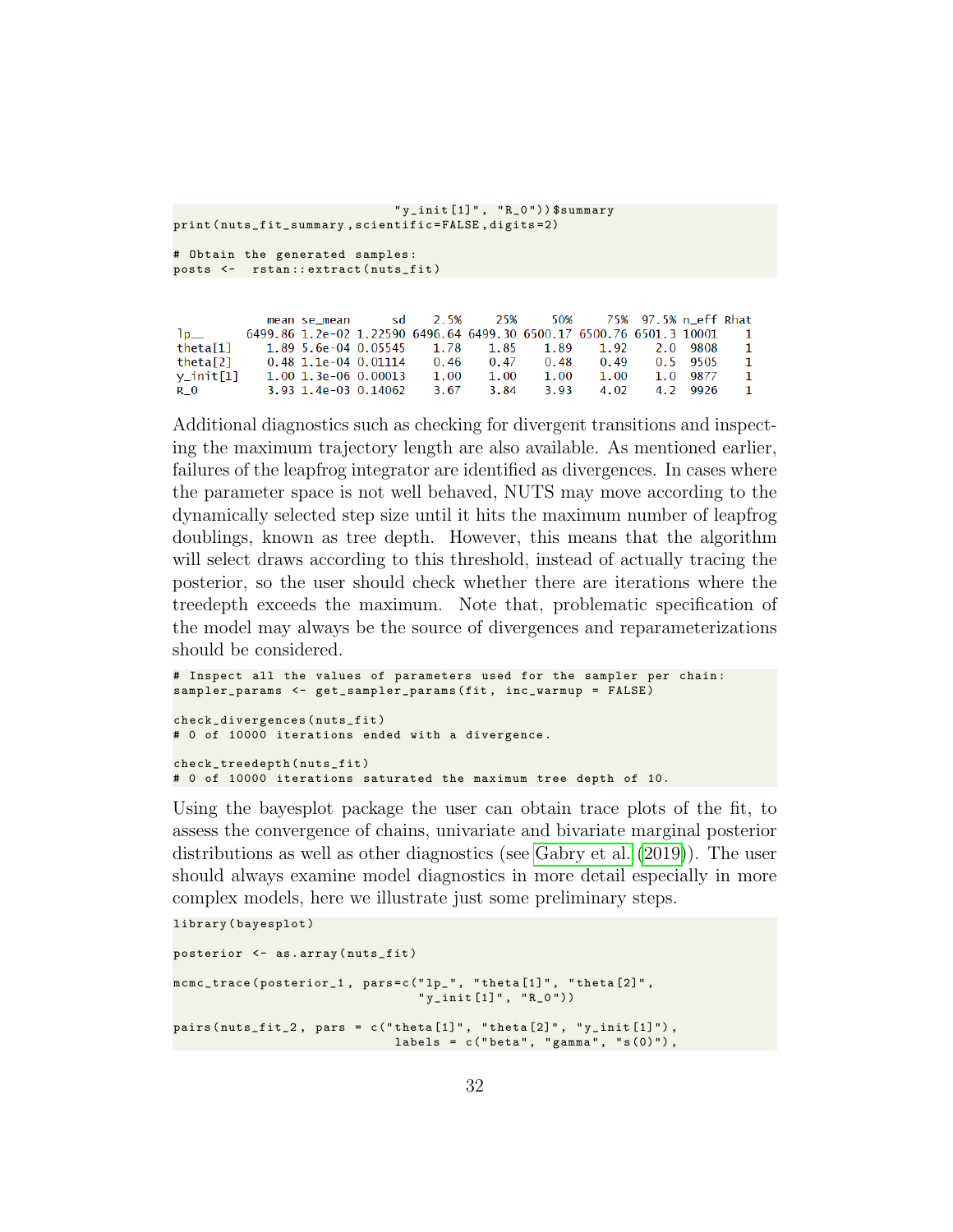cex . labels =1.5 , font . labels =9 ,  $condition = "accept\_stat__")$ 

Given the already specified stan model, we can fit the model using ADVI simply by calling the function vb(). In this example we use the default setting which performs mean-field ADVI, using the credible intervals we obtained from NUTS as initial values:

```
# Set initial values :
\text{ini}_\text{v} = function () {
  list ( params = c ( runif ( 1, 1.85, 1.92), runif ( 1, 0.47, 0.49)),
        S0=runif (1, (pop-2)/pop, (pop-1)/pop))}
mod = stan_model (" SIR_det_Poisson . stan ")
fit_vb=vb(mod,
           data = flu_data ,
           pars = parameters ,
           init = ini_vb,iter = 10000 ,
            tol_{rel\_obj} = 0.001,
            seed =16735679)
```
Stan reports the average and median changes of the ELBO during the stochastic optimization and if either dont fall below a certain threshold of tol rel obj then the algorithm has converged. Currently, we can't actually check the performance of ADVI, however there is ongoing research on diagnostics for variational inference algorithms [\(Yao et al., 2018\)](#page-38-7).

The vb() function returns a stanfit object which contains the approximate draws from the posterior for the monitored parameters and printing it automatically evaluates the approximated mean, standard deviation and percentiles.

```
print (vb_fit)
vb\_fit\_summary <- summary (vb\_fit, pars = c ("theta [1]", "theta [2]",
                            " y_init [1] ", "R_0")) $summary
print ( vb_fit_summary , scientific = FALSE , digits =2)
# Extract the approximate samples :
posts_vb <- rstan::extract (vb_fit)
                        mean
                                   sd 2.5% 25% 50% 75% 97.5%
```
theta[1] 1.89 0.01647 1.86 1.88 1.89 1.91 1.9 theta[2] 0.48 0.01161 0.46 0.47 0.48 0.49  $0.5$ y\_init[1] 1.00 0.00004 1.00 1.00 1.00 1.00 1.0 3.96 0.10268 3.77 3.89 3.96 4.03 4.2  $R_0$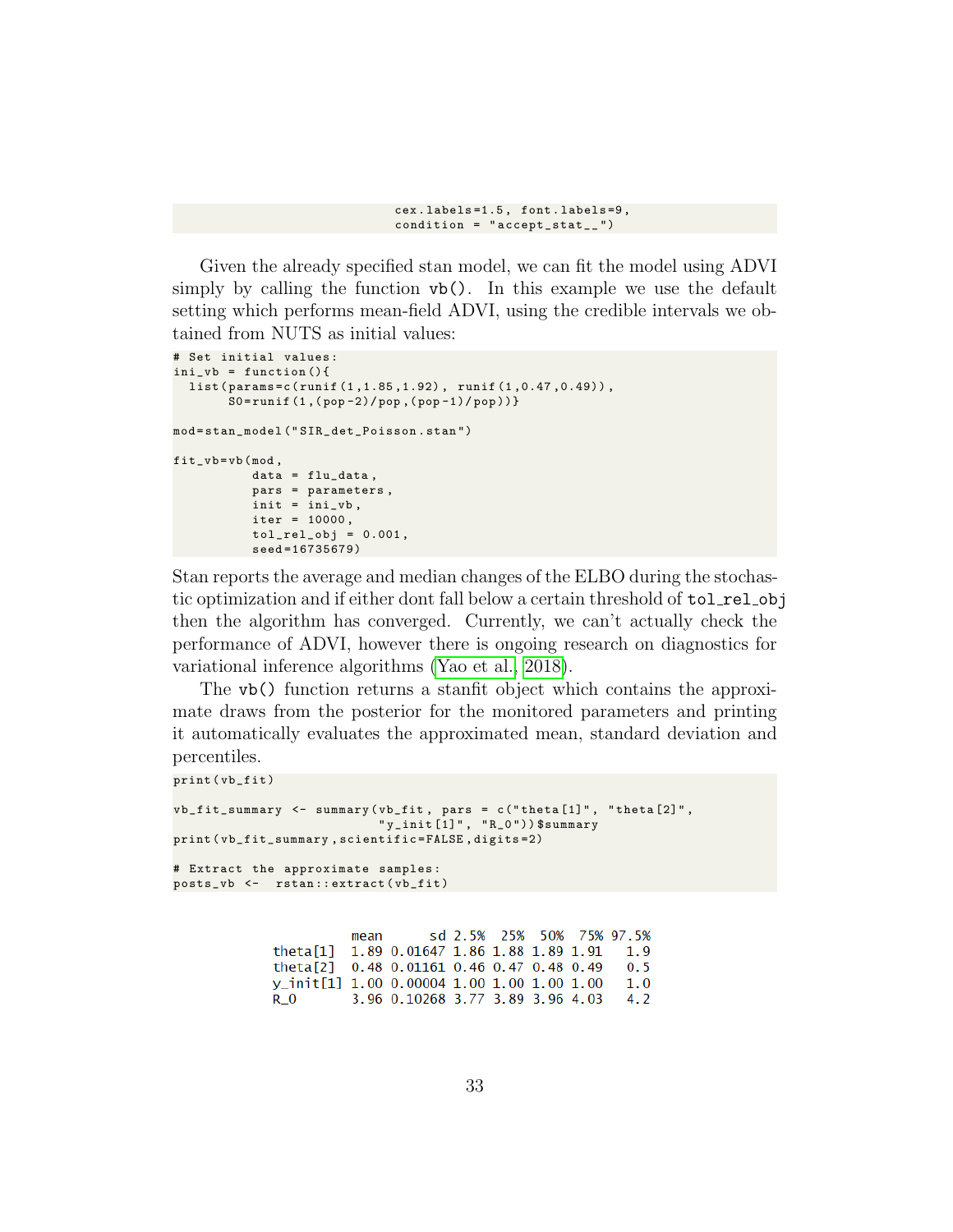A basic advantage of Stan is flexibility in modeling, as we only need to change a few lines of code in order to implement different models, either by changing the distributional assumptions or adding more components. For example, in the setting of the single strain deterministic SIR, we can also use a Binomial likelihood simply by changing one line of code. For example we consider a Binomial model, using the same prior distributions, formulated as follows:

$$
Y_t \sim \text{Bin}\left(N, p_t\right) \tag{B.1}
$$

$$
p_t = \int_0^t \left(\beta i_s s_s - \gamma i_s\right) \, \mathrm{d}s\tag{B.2}
$$

where  $s_s$  is the fraction of susceptible students and  $i_s$  is the fraction of infected students.

In order to write the model in Stan we need to change only the model block:

```
model {
  // priors
  theta [1] ~ lognormal (0 ,1);
  theta [2] ~ gamma (0.004 ,0.02);
  S0 ~ beta (0.5 , 0.5);
  // likelihood
  y \sim binomial (n_{p}op, y_{h}at [, 2]);
 }
```
We would save the new .stan file and perform inference using NUTS and ADVI as before.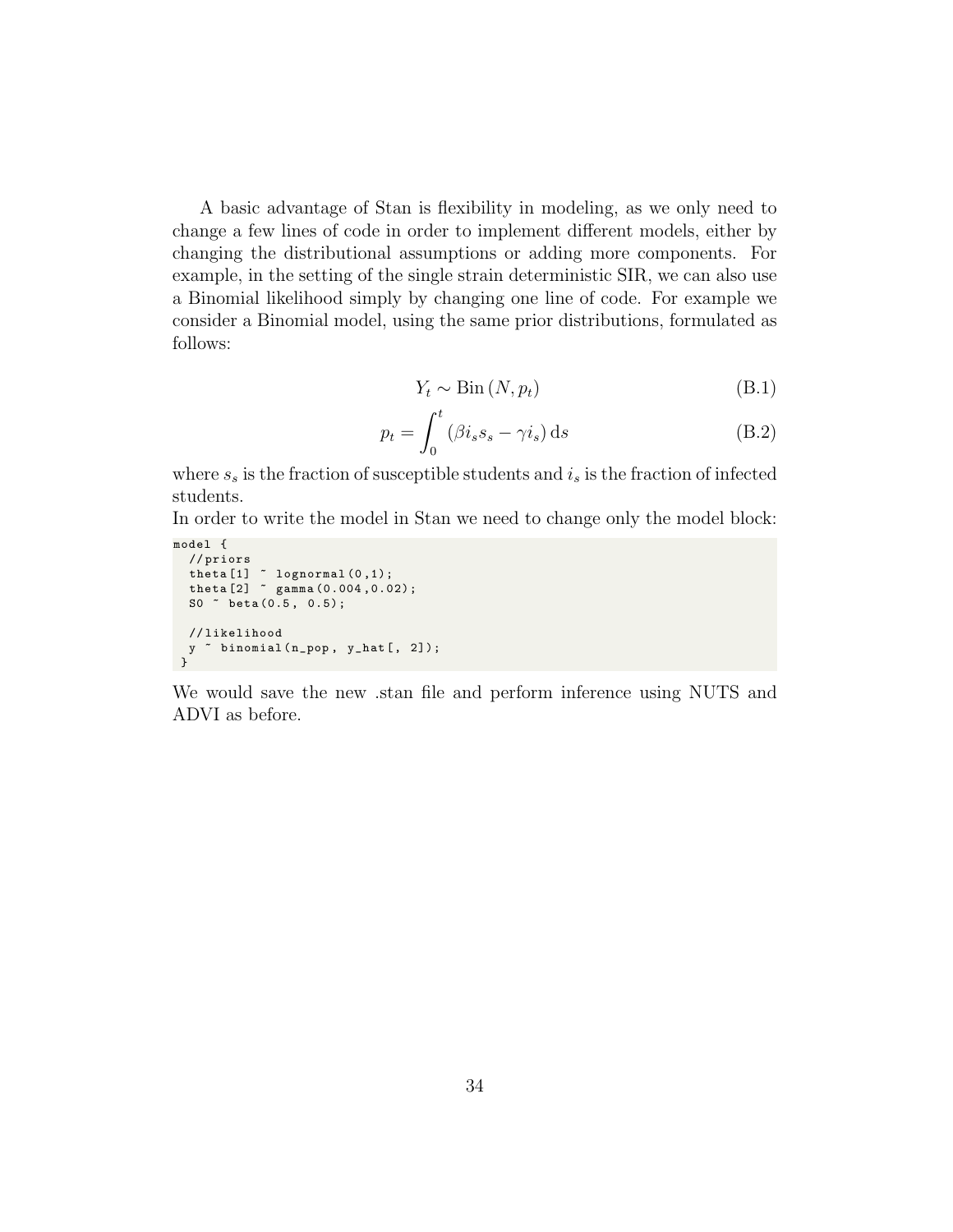#### References

- <span id="page-34-8"></span>R. M. Anderson and R. M. May. Infectious diseases of humans: dynamics and control. Oxford university press, 1992.
- <span id="page-34-9"></span>H. Andersson and T. Britton. Stochastic epidemic models and their statistical analysis, volume 151. Springer Science & Business Media, 2000.
- <span id="page-34-0"></span>M. Baguelin, S. Flasche, A. Camacho, N. Demiris, E. Miller, and W. J. Edmunds. Assessing optimal target populations for influenza vaccination programmes: an evidence synthesis and modelling study. PLoS medicine, 10(10):e1001527, 2013. doi[:10.1371/journal.pmed.1001527.](http://dx.doi.org/10.1371/journal.pmed.1001527)
- <span id="page-34-4"></span>A. Beskos, N. Pillai, G. Roberts, J.-M. Sanz-Serna, A. Stuart, et al. Optimal tuning of the hybrid Monte Carlo algorithm. Bernoulli, 19(5A):1501–1534, 2013.
- <span id="page-34-5"></span>M. Betancourt. Identifying the Optimal Integration Time in Hamiltonian Monte Carlo. *arXiv e-prints*, art. arXiv:1601.00225, Jan 2016.
- <span id="page-34-1"></span>M. Betancourt. A Conceptual Introduction to Hamiltonian Monte Carlo. arXiv e-prints, art. arXiv:1701.02434, Jan 2017.
- <span id="page-34-10"></span>M. Betancourt and L. C. Stein. The Geometry of Hamiltonian Monte Carlo.  $arXiv$  e-prints, art. arXiv:1112.4118, Dec 2011.
- <span id="page-34-3"></span>M. Betancourt, S. Byrne, S. Livingstone, M. Girolami, et al. The geometric foundations of Hamiltonian Monte Carlo. Bernoulli, 23(4A):2257–2298, 2017. doi[:10.3150/16-BEJ810.](http://dx.doi.org/10.3150/16-BEJ810)
- <span id="page-34-6"></span>M. J. Betancourt, S. Byrne, and M. Girolami. Optimizing The Integrator Step Size for Hamiltonian Monte Carlo. arXiv e-prints, art. arXiv:1411.6669, Nov 2014.
- <span id="page-34-7"></span>C. M. Bishop. Pattern recognition and machine learning. springer, 2006.
- <span id="page-34-2"></span>D. M. Blei, A. Kucukelbir, and J. D. McAuliffe. Variational inference: A review for statisticians. Journal of the American Statistical Association, 112(518):859–877, 2017. doi[:10.1080/01621459.2017.1285773.](http://dx.doi.org/10.1080/01621459.2017.1285773)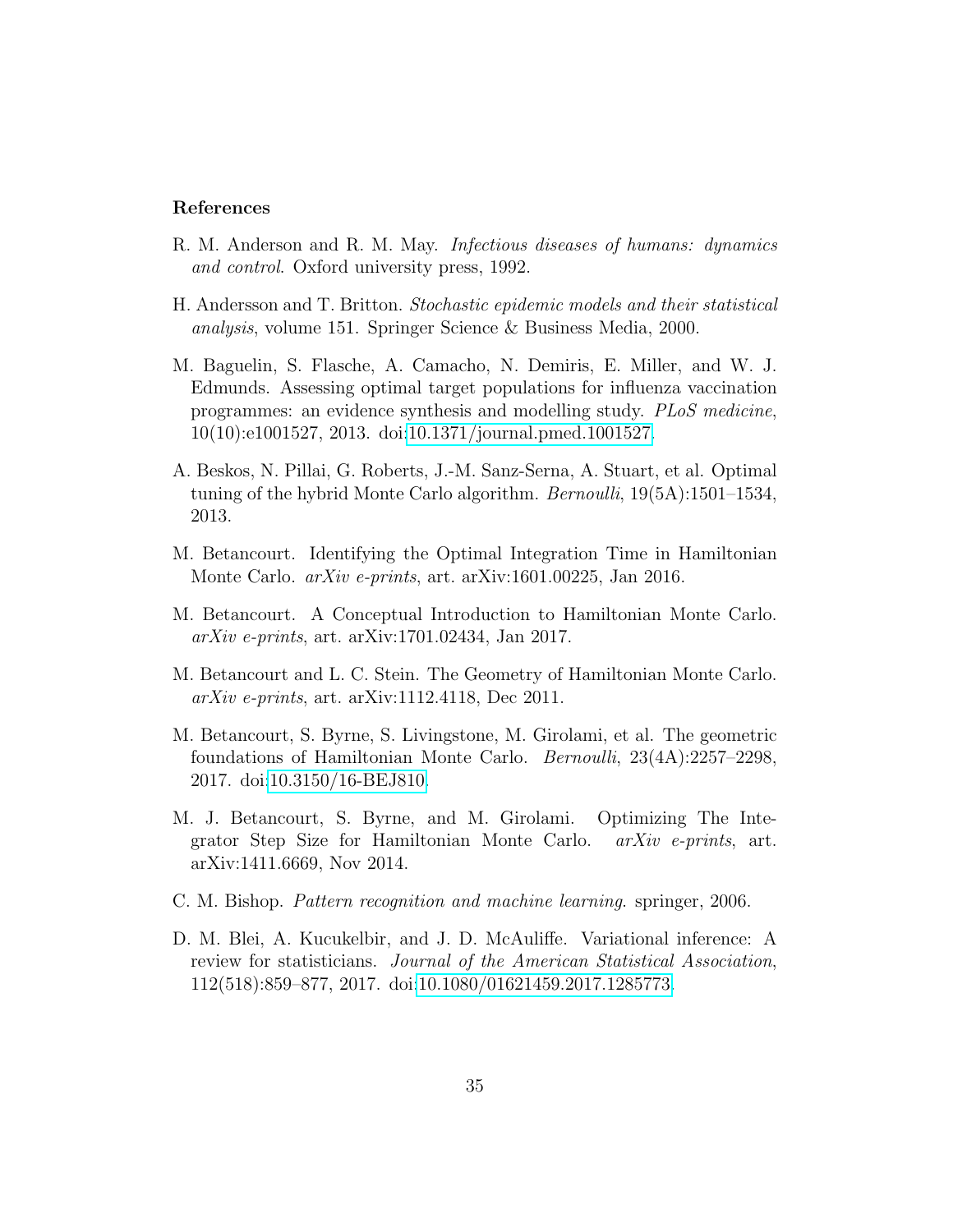- <span id="page-35-3"></span>B. Carpenter, M. D. Hoffman, M. Brubaker, D. Lee, P. Li, and M. Betancourt. The Stan Math Library: Reverse-Mode Automatic Differentiation in C++. arXiv e-prints, art. arXiv:1509.07164, Sep 2015.
- <span id="page-35-2"></span>B. Carpenter, A. Gelman, M. D. Hoffman, D. Lee, B. Goodrich, M. Betancourt, M. Brubaker, J. Guo, P. Li, and A. Riddell. Stan: A probabilistic programming language. Journal of statistical software, 76(1), 2017. doi[:10.18637/jss.v076.i01.](http://dx.doi.org/10.18637/jss.v076.i01)
- <span id="page-35-0"></span>P. de Valpine, D. Turek, C. J. Paciorek, C. Anderson-Bergman, D. T. Lang, and R. Bodik. Programming with models: writing statistical algorithms for general model structures with NIMBLE. Journal of Computational and Graphical Statistics, 26(2):403–413, 2017. doi[:10.1080/10618600.2016.1172487.](http://dx.doi.org/10.1080/10618600.2016.1172487)
- <span id="page-35-6"></span>G. De Vries, T. Hillen, M. Lewis, B. SchOnfisch, et al. A course in mathematical biology: quantitative modeling with mathematical and computational methods, volume 12. Siam, 2006.
- <span id="page-35-5"></span>D. Fleming and A. Elliot. Lessons from 40 years' surveillance of influenza in England and Wales. Epidemiology & Infection,  $136(7)$ :866–875, 2008. doi[:10.1017/S0950268807009910.](http://dx.doi.org/10.1017/S0950268807009910)
- <span id="page-35-1"></span>D. A. Fournier, H. J. Skaug, J. Ancheta, J. Ianelli, A. Magnusson, M. N. Maunder, A. Nielsen, and J. Sibert. AD Model Builder: using automatic differentiation for statistical inference of highly parameterized complex nonlinear models. Optimization Methods and Software, 27(2):233–249, 2012.
- <span id="page-35-8"></span>J. Gabry, D. Simpson, A. Vehtari, M. Betancourt, and A. Gelman. Visualization in Bayesian workflow. Journal of the Royal Statistical Society: Series A (Statistics in Society), 182(2):389–402, 2019.
- <span id="page-35-4"></span>A. Gelman and J. Hill. Data analysis using regression and multilevel/hierarchical models. Cambridge university press, 2006.
- <span id="page-35-7"></span>A. Gelman, H. S. Stern, J. B. Carlin, D. B. Dunson, A. Vehtari, and D. B. Rubin. Bayesian data analysis. Chapman and Hall/CRC, 2013.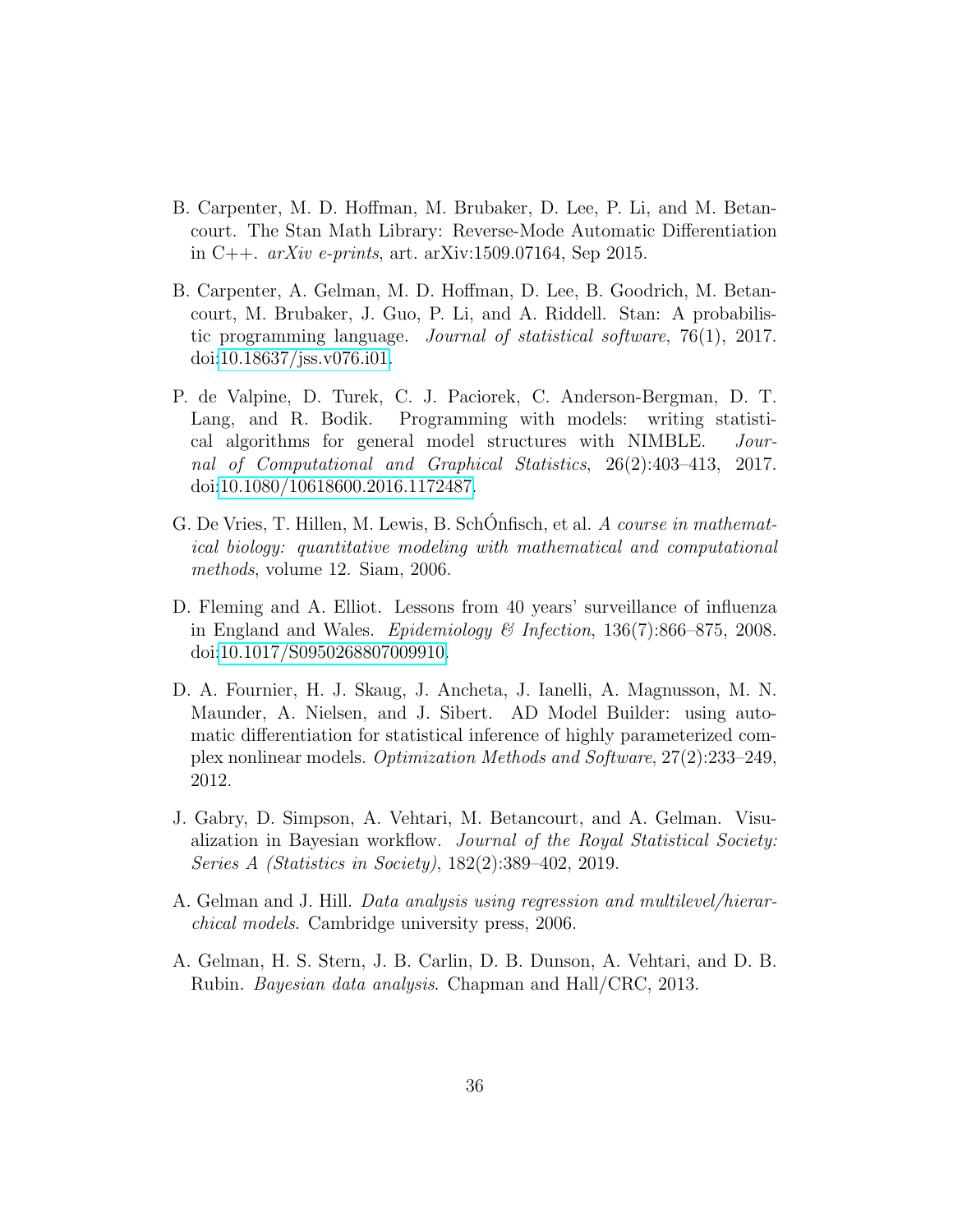- <span id="page-36-7"></span>S. Geman and D. Geman. Stochastic relaxation, Gibbs distributions, and the Bayesian restoration of images. IEEE Transactions on pattern analysis and machine intelligence, (6):721–741, 1984. doi[:10.1109/TPAMI.1984.4767596.](http://dx.doi.org/10.1109/TPAMI.1984.4767596)
- <span id="page-36-3"></span>A. Griewank and A. Walther. Evaluating derivatives: principles and techniques of algorithmic differentiation, volume 105. Siam, 2008.
- <span id="page-36-4"></span>A. Griewank et al. On automatic differentiation. Mathematical Programming: recent developments and applications, 6(6):83–107, 1989.
- <span id="page-36-6"></span>W. K. Hastings. Monte Carlo sampling methods using Markov chains and their applications. 1970. doi[:10.1093/biomet/57.1.97.](http://dx.doi.org/10.1093/biomet/57.1.97)
- <span id="page-36-2"></span>M. D. Hoffman and A. Gelman. The No-U-Turn sampler: adaptively setting path lengths in Hamiltonian Monte Carlo. Journal of Machine Learning Research, 15(1):1593–1623, 2014.
- <span id="page-36-8"></span>M. I. Jordan, Z. Ghahramani, T. S. Jaakkola, and L. K. Saul. An introduction to variational methods for graphical models. Machine learning, 37(2):183– 233, 1999. doi[:10.1023/A:1007665907178.](http://dx.doi.org/10.1023/A:1007665907178)
- <span id="page-36-10"></span>I. Karatzas and S. E. Shreve. Brownian motion. In Brownian Motion and Stochastic Calculus, pages 47–127. Springer, 1998.
- <span id="page-36-9"></span>W. O. Kermack and A. G. McKendrick. A contribution to the mathematical theory of epidemics. Proceedings of the royal society of london. Series A, Containing papers of a mathematical and physical character, 115(772): 700–721, 1927. doi[:10.1098/rspa.1927.0118.](http://dx.doi.org/10.1098/rspa.1927.0118)
- <span id="page-36-0"></span>K. Kristensen, A. Nielsen, C. W. Berg, H. Skaug, and B. Bell. TMB: automatic differentiation and Laplace approximation. arXiv preprint arXiv:1509.00660, 2015.
- <span id="page-36-5"></span>A. Kucukelbir, R. Ranganath, A. Gelman, and D. M. Blei. Automatic Variational Inference in Stan. arXiv e-prints, art. arXiv:1506.03431, Jun 2015.
- <span id="page-36-1"></span>A. Kucukelbir, D. Tran, R. Ranganath, A. Gelman, and D. M. Blei. Automatic differentiation variational inference. The Journal of Machine Learning Research, 18(1):430–474, 2017.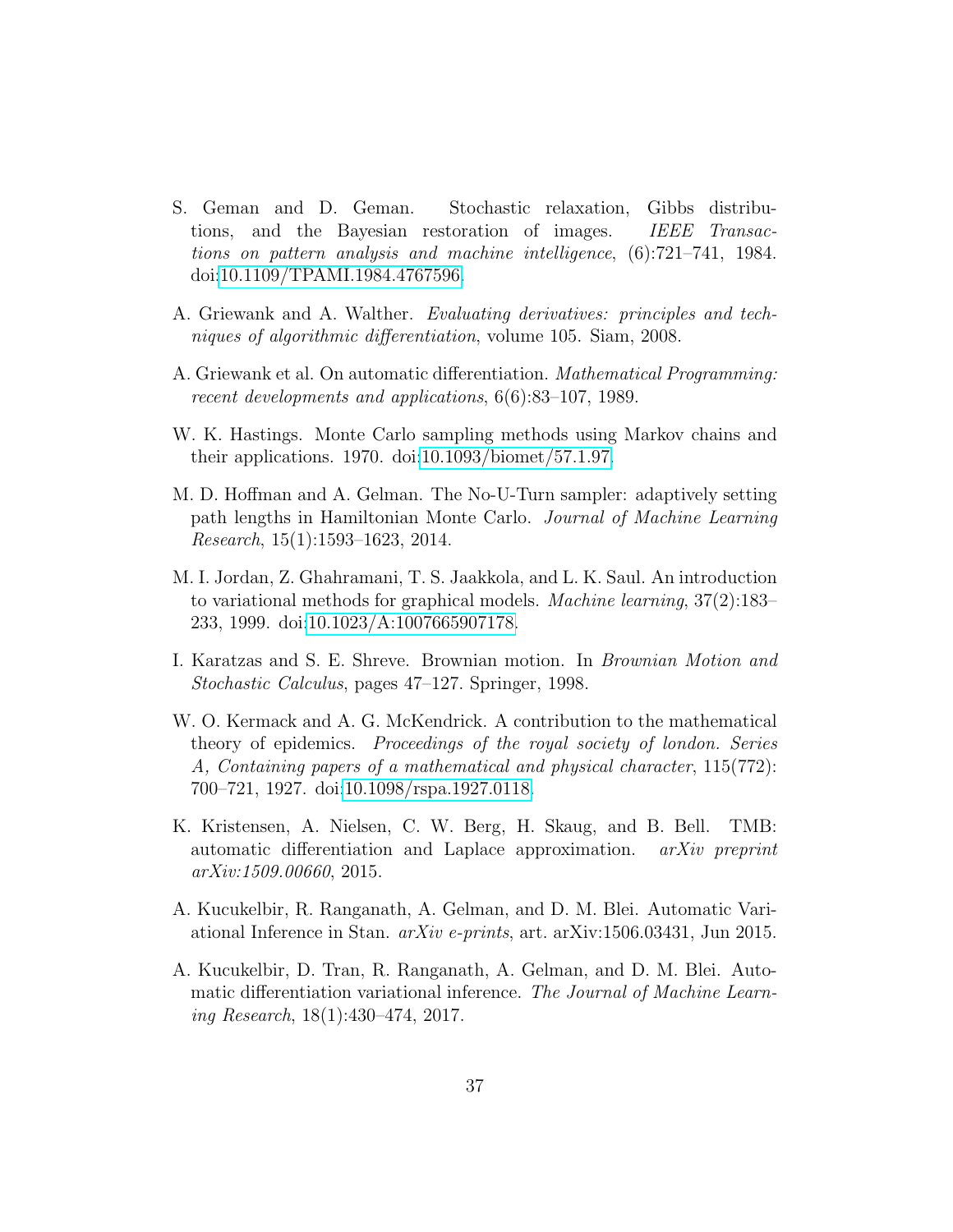- <span id="page-37-9"></span>S. Kullback. Information theory and statistics. Courier Corporation, 1997.
- <span id="page-37-10"></span>D. Lunn, C. Jackson, N. Best, D. Spiegelhalter, and A. Thomas. The BUGS book: A practical introduction to Bayesian analysis. Chapman and Hall/CRC, 2012.
- <span id="page-37-0"></span>D. J. Lunn, A. Thomas, N. Best, and D. Spiegelhalter. WinBUGS-a Bayesian modelling framework: concepts, structure, and extensibility. *Statistics and* computing, 10(4):325–337, 2000.
- <span id="page-37-11"></span>C. Malesios, N. Demiris, K. Kalogeropoulos, and I. Ntzoufras. Bayesian epidemic models for spatially aggregated count data. Statistics in medicine, 36(20):3216–3230, 2017. doi[:10.1002/sim.7364.](http://dx.doi.org/10.1002/sim.7364)
- <span id="page-37-5"></span>R. McElreath. rethinking: Statistical Rethinking book package. R package version, 1, 2012.
- <span id="page-37-6"></span>N. Metropolis, A. W. Rosenbluth, M. N. Rosenbluth, A. H. Teller, and E. Teller. Equation of state calculations by fast computing machines. The journal of chemical physics, 21(6):1087–1092, 1953. doi[:10.1063/1.1699114.](http://dx.doi.org/10.1063/1.1699114)
- <span id="page-37-8"></span>C. C. Monnahan, J. T. Thorson, and T. A. Branch. Faster estimation of Bayesian models in ecology using Hamiltonian Monte Carlo. Methods in Ecology and Evolution, 8(3):339–348, 2017.
- <span id="page-37-7"></span>R. M. Neal. Probabilistic inference using Markov chain Monte Carlo methods. 1993.
- <span id="page-37-4"></span>R. M. Neal. MCMC using Hamiltonian dynamics. *arXiv e-prints*, art. arXiv:1206.1901, Jun 2012.
- <span id="page-37-3"></span>P. D. ONeill and G. O. Roberts. Bayesian inference for partially observed stochastic epidemics. Journal of the Royal Statistical Society: Series A (Statistics in Society), 162(1):121–129, 1999. doi[:10.1111/1467-](http://dx.doi.org/10.1111/1467-985X.00125/) [985X.00125/.](http://dx.doi.org/10.1111/1467-985X.00125/)
- <span id="page-37-2"></span>A. Patil, D. Huard, and C. J. Fonnesbeck. PyMC: Bayesian stochastic modelling in Python. Journal of statistical software, 35(4):1, 2010.
- <span id="page-37-1"></span>M. Plummer. JAGS Version 4.3.0 user manual. [http://mcmc-jags.](http://mcmc-jags.sourceforge.net/) [sourceforge.net/](http://mcmc-jags.sourceforge.net/), 2017.